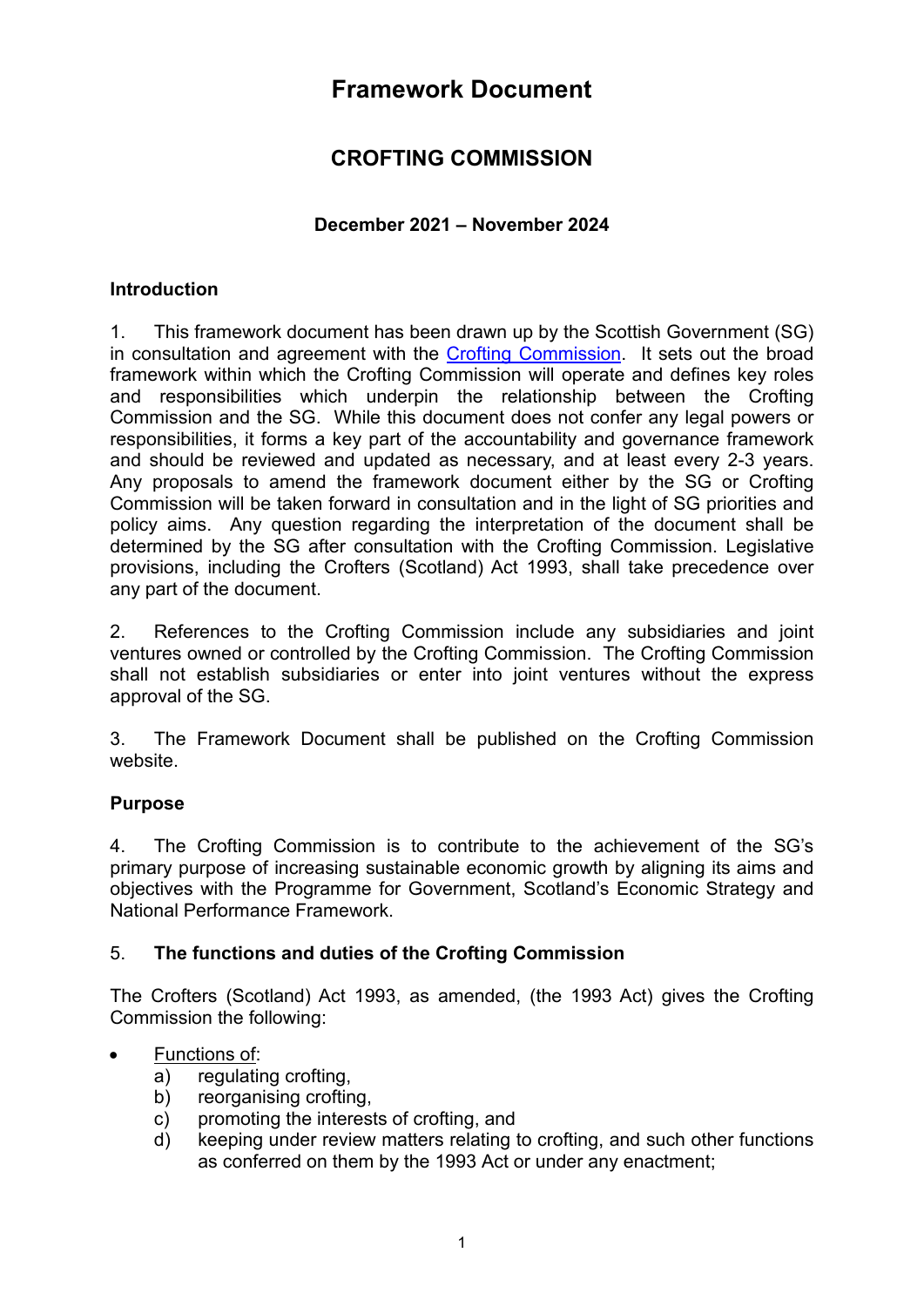- Duties to:
	- a) keep under general review all matters relating to crofts and crofting conditions, including, without prejudice to the foregoing generality, land settlement;
	- b) collaborate so far as their powers and duties permit with any body or person in the carrying out of any measures for the economic development and social improvement of the crofting counties;
	- c) advise the Scottish Ministers on any matter relating to crofts and crofting conditions which they may refer to them, or on which they may think fit to submit advice to them; and
	- d) exercise the powers conferred on them by the 1993 Act, in such manner as may seem to them in each case desirable.

## **The Crofting Commission's purpose, strategic aims and objectives, as agreed by the Scottish Ministers**

6. The Crofting Commission's overall aim is to secure a long term future for crofting and for communities in the crofting areas, achieved through: good regulation; promoting occupancy of crofts; active land use; and shared management by crofters as a means of sustaining and enhancing rural communities.

7. In doing so the Crofting Commission helps to deliver the Scottish Primary purpose of increasing sustainable economic growth and aligns with the [National](http://www.gov.scot/About/Performance/scotPerforms/outcome)  [Outcomes](http://www.gov.scot/About/Performance/scotPerforms/outcome) The Crofting Commission contributes to many of the outcomes including:

- Our public services are high quality, continually improving, efficient and responsive to local people's needs;
- We have strong, supportive and resilient communities where people take responsibility for their own actions and how they affect others; and
- We live in well designed, sustainable places where we are able to access the amenities and services that we need.
- 8. The Crofting Commission also contributes to the Scottish Government's [strategic objectives,](http://www.gov.scot/About/Performance/scotPerforms/objectives) in particular:
	- [Greener](http://www.gov.scot/About/scotPerforms/objectives/greener) Improve Scotland's natural and built environment and the sustainable use and enjoyment of it; and
	- [Safer and Stronger](http://www.gov.scot/About/scotPerforms/objectives/safeAndStronger) Help local communities to flourish, becoming stronger, safer places to live, offering improved opportunities and a better quality of life.

9. Through fair, transparent and consistent regulation and enforcement of the crofting duties, the Crofting Commission can support the long-term future of crofting and crofting communities. It can also help to enable the promotion of good crofting practice and of successful working relationships between crofters and landlords.

# **Relationship between Scottish Government and Crofting Commission**

10. Effective strategic engagement between the SG and Crofting Commission is essential in order that they work together as effectively as possible to maintain and improve public services and deliver improved outcomes. Both the SG and the Crofting Commission will take all necessary steps to ensure that their relationship is developed and supported in line with the jointly agreed principles set out in the statement on ['Strategic Engagement between the Scottish Government and](http://www.gov.scot/Topics/Government/public-bodies/pubs/StrategicEngagement)  [Scotland's NDPBs'](http://www.gov.scot/Topics/Government/public-bodies/pubs/StrategicEngagement).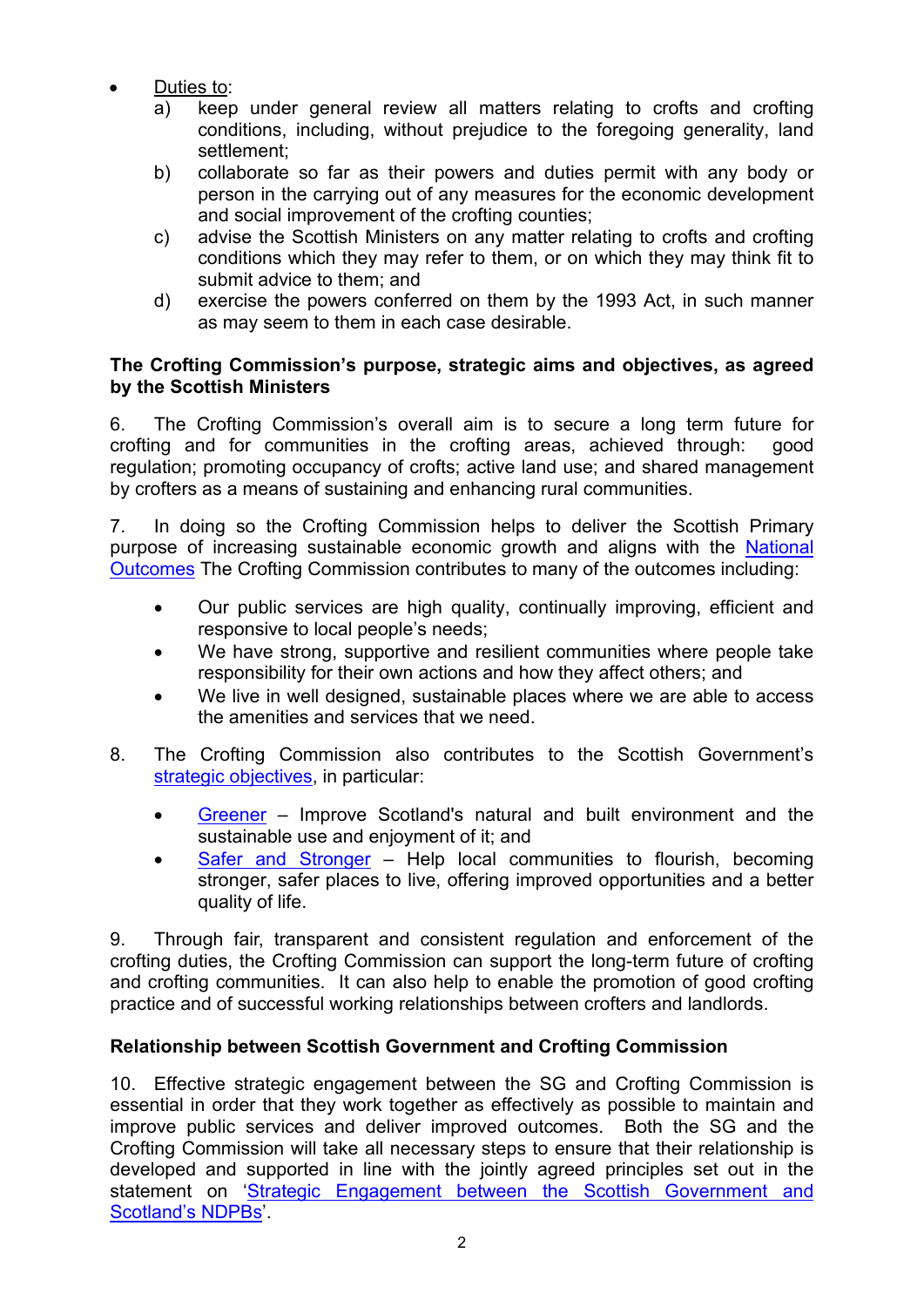# **Governance and accountability**

11. The Crofting Commission is established under the provisions of the Crofters [\(Scotland\) Act 1993](http://www.legislation.gov.uk/ukpga/1993/44/contents) as amended by the [Crofting Reform etc. Act 2007,](http://www.legislation.gov.uk/asp/2007/7/contents) the [Crofting](http://www.legislation.gov.uk/asp/2010/14/contents)  [Reform \(Scotland\) Act 2010](http://www.legislation.gov.uk/asp/2010/14/contents) and the [Crofting \(Amendment\) \(Scotland\) Act 2013](http://www.legislation.gov.uk/asp/2013/10/contents) as an executive non-departmental public body (NDPB). For national accounts purposes the Crofting Commission is classified to the central government sector. The constitution and general functions of the Crofting Commission are set out in [Section 1](http://www.legislation.gov.uk/ukpga/1993/44/schedule/1)  [of the Crofters \(Scotland\) Act 1993,](http://www.legislation.gov.uk/ukpga/1993/44/schedule/1) as amended. The Crofting Commission does not carry out its functions on behalf of the Crown.

# **Ministerial responsibilities**

12. The Scottish Ministers are ultimately accountable to the Scottish Parliament for the activities and performance of the Crofting Commission and for its use of resources. They are not, however, responsible for day to day operational matters. Scottish Ministers' responsibilities include:

- Agreeing the Crofting Commission's strategic aims, objectives and key targets as part of the corporate planning process;
- Agreeing the Crofting Commission's policy plan on how they propose to exercise their functions;
- Agreeing the budget and the associated grant in aid requirement to be paid to the Crofting Commission, and securing the necessary Parliamentary approval;
- Carrying out responsibilities specified in the 1993 Act, including appointments and elections to the Board, approving the terms and conditions of Board members, appointment of the Convener, appointment of the Chief Executive, and approval of terms and conditions of staff; and
- Other matters such as approving the Board members' daily fees in accordance with Pay Policy for Senior Appointments, and laying of the Annual Report and Accounts before the Scottish Parliament.

## **The Crofting Commission Board's Responsibilities**

13. Crofting legislation prescribes that the Crofting Commission Board will have at least 5 and a maximum of 9 members, including the Convener. At least 2 Board members will be Ministerial appointments, and no more than 6 Board members elected directly by crofters, as set out in Schedule 1 (3) of the 1993 Act. All appointments are made in line with the [Commissioner for Ethical Standards in Public](http://www.publicappointments.org/publications/publication/222/2013-code-of-practice-for-ministerial-appointments-to-public-bodies-in-scotland)  Life in Scotland [Code of Practice.](http://www.publicappointments.org/publications/publication/222/2013-code-of-practice-for-ministerial-appointments-to-public-bodies-in-scotland) The next crofting elections are due to take place in March 2022.

14. The role of the Board is to provide leadership and direction for the Commission, together with support and guidance, and to ensure the Crofting Commission delivers its functions effectively and efficiently and in accordance with the aims, policies and priorities of the Scottish Ministers. When performance is falling short, the Board will call for remedial action from the CEO and may alert the Scottish Government.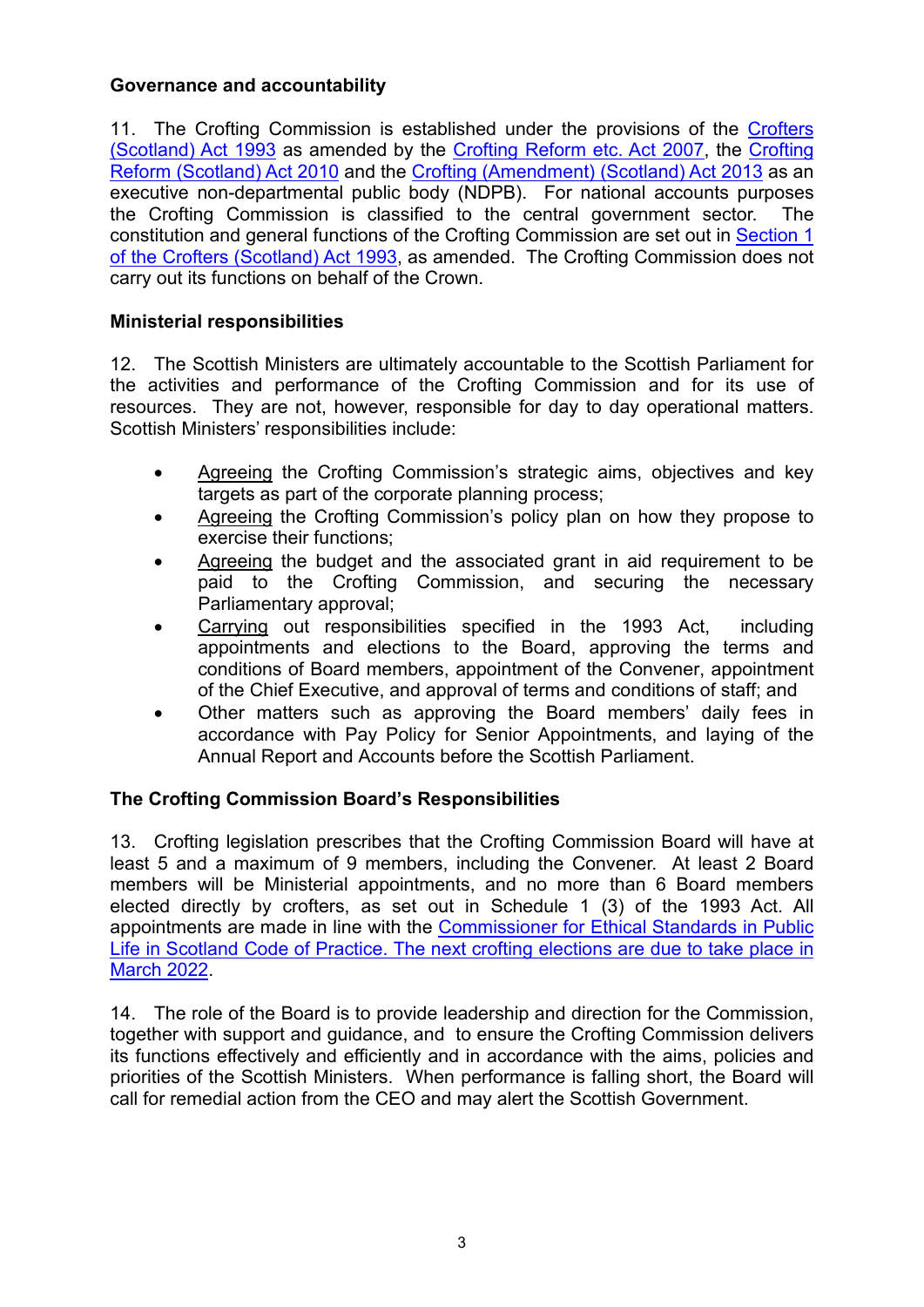15. The Crofting Commission Board has corporate responsibility, under the leadership of the Convener, for the following:

- Taking forward the strategic aims and objectives for the Crofting Commission as agreed by the Scottish Ministers;
- Ensuring that the Scottish Ministers are kept informed of any changes which are likely to impact on the strategic direction of the Crofting Commission or on the attainability of its targets, and determining the steps needed to deal with such changes;
- Approving the Annual Accounts and ensuring Scottish Ministers are provided with the Annual Report and Accounts to be laid before the Scottish Parliament. The Chief Executive as the Accountable Officer is responsible for signing the said accounts and ultimately responsible to the Scottish Parliament for his or her actions;
- Ensuring appropriate standards of corporate governance in the work of the Board and the organisation as a whole, including observance of collective responsibility for Board decisions;
- Promoting the efficient, economic and effective use of staff and other resources by the Crofting Commission consistent with the principles of [Best Value,](http://www.gov.scot/Topics/Government/Finance/spfm/BestValue) including, where appropriate, participation in [Shared Services](http://www.gov.scot/Topics/Government/PublicServiceReform/efficientgovernment/SharedServicesDecemberPDF) arrangements;
- Ensuring that any statutory or administrative requirements for the use of public funds (i.e. all funds falling within the stewardship of the Crofting Commission) are complied with; that the Board operates within the limits of its statutory authority and any delegated authority agreed with the sponsor Directorate, in accordance with any other conditions relating to the use of public funds; and that, in reaching decisions, the Board takes into account relevant guidance issued by the Scottish Ministers;
- Ensuring that effective arrangements are in place to provide assurance on risk management (including in respect of personnel, physical and cyber risks/threats/hazards), governance and internal control. (The board must set up an audit committee chaired by a non-executive member to provide independent advice and assurance on the effectiveness of the internal control and risk management systems- in accordance with the guidance on Audit Committees in the SPFM. Specific details of arrangements at the Crofting Commission in this regard are set out at para 16);
- Ensuring that the Board receives and reviews regular financial information concerning the management and performance of the Crofting Commission; is informed in a timely manner about any concerns regarding the activities of the Crofting Commission; and ensures that the Chief Executive provides positive assurance to the Board and, through or on behalf of the Board, to the sponsor Directorate, that appropriate action has been taken on such concerns; and
- Ensuring that the Crofting Commission has policies in place to deliver fair, reasonable and transparent decisions on regulatory matters affecting crofters, their landlords and any other parties with legitimate interests.
- Approving any structural changes to the senior management team, proposed by the CEO.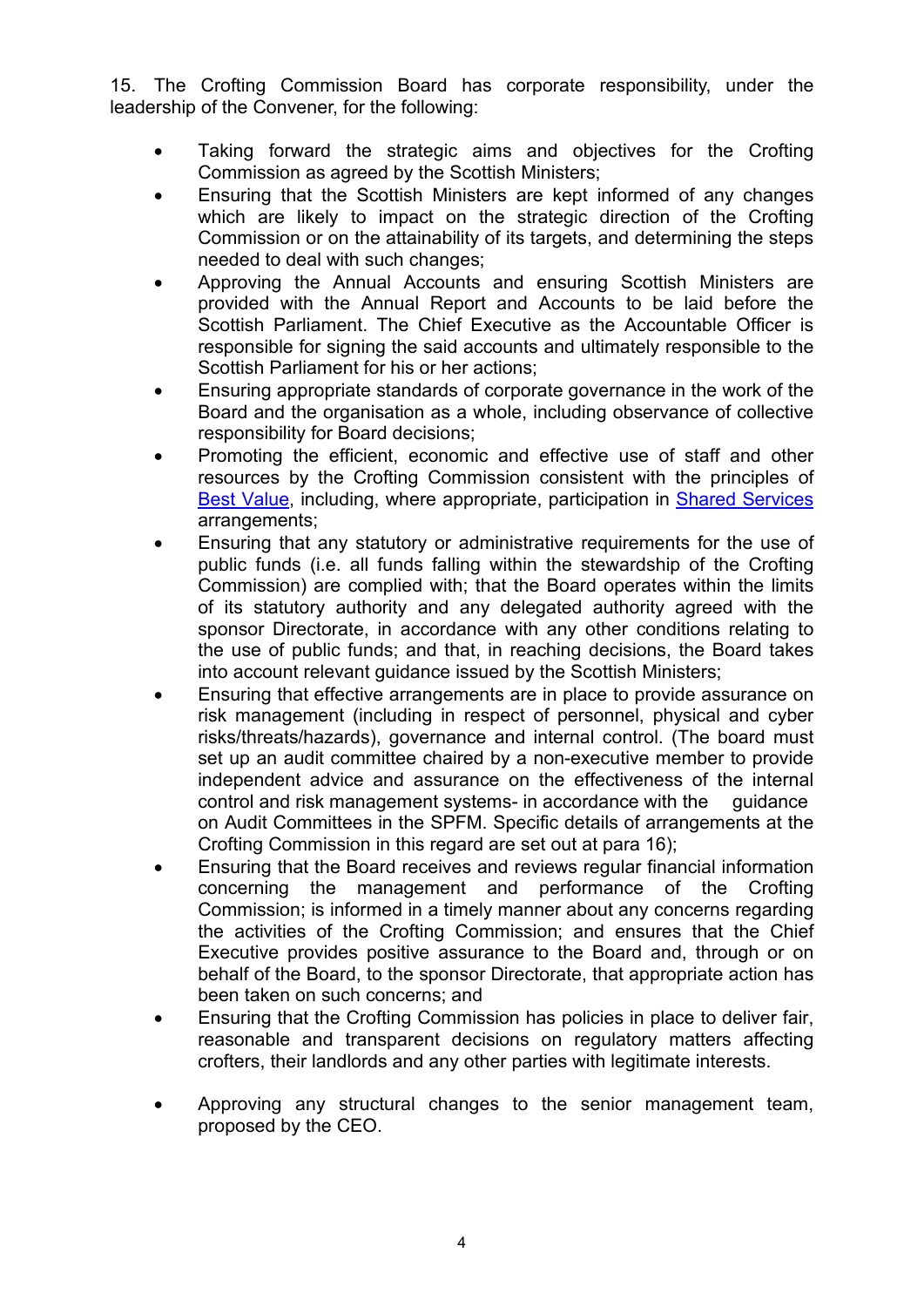16. Specific details about the Crofting Commission's Audit and Finance (AFC) Committee are as follows:

- The Board has established an AFC as a Committee of the Crofting Commission Board to support it in its responsibilities for issues of risk, control and governance and associated assurance through a process of constructive challenge. The AFC will also provide support to the Board by detailed scrutiny of financial statements, budgets and other financial proposals.
- The AFC will comprise a minimum of three non-executive Board Members with a quorum of two. The Commission Convener or nominee shall Chair the AFC. Appointments to the AFC will be made by the Commission. The AFC will be provided with a secretariat function by the Chief Executive.
- Having the Convener in the Chair of the AFC, while in accordance with legislation, is directly against good practice, as the AFC should feel free to review the governance of the organisation as a whole. To address this conflict the AFC will therefore elect a Vice-Chair. The Convener offers a standing apology for non-attendance and nominates the Vice-Chair to chair all meetings.
- The AFC meet formally four times a year and will also agree subsequent additional meetings throughout the year based on need. This will be in accordance with the AFC work programme. AFC meetings will normally be attended by the Accountable Officer and the Finance Manager. External Audit has the right to attend any meeting of the Board or its Committees if it so requires.

17. Further guidance on how the board should discharge its duties is provided in appointment letters and On Board – [A Guide for Members of Statutory Boards.](http://www.gov.scot/Resource/0051/00514817.pdf)

## **The Convener of the Crofting Commission**

18. The Convener is appointed by Scottish Ministers, or Scottish Ministers delegate selection of the Convener to the full Board, as set out in Schedule 1 of the 1993 Act. The appointment/selection is made in line with the Commissioner for Ethical [Standards in Public Life in Scotland](http://www.publicappointments.org/publications/publication/222/2013-code-of-practice-for-ministerial-appointments-to-public-bodies-in-scotland) Code of Practice.

19. The Convener is accountable to the Scottish Ministers and, in common with any individual with responsibility for devolved functions, may also be held to account by the Scottish Parliament. The Convener shall ensure that the Crofting Commission's policies and actions support the wider strategic policies of the Scottish Ministers; and that the Crofting Commission's affairs are conducted with probity. The Convener shares with other Board members the corporate responsibilities set out in paragraph 15.

20. The Convener has a particular leadership responsibility on the following matters:

- Ensuring that the Crofting Commission fulfils the aims and objectives set by the Scottish Ministers;
- Formulating the Board's strategy;
- Ensuring that the Board, in reaching decisions, takes proper account of guidance issued by the Scottish Ministers;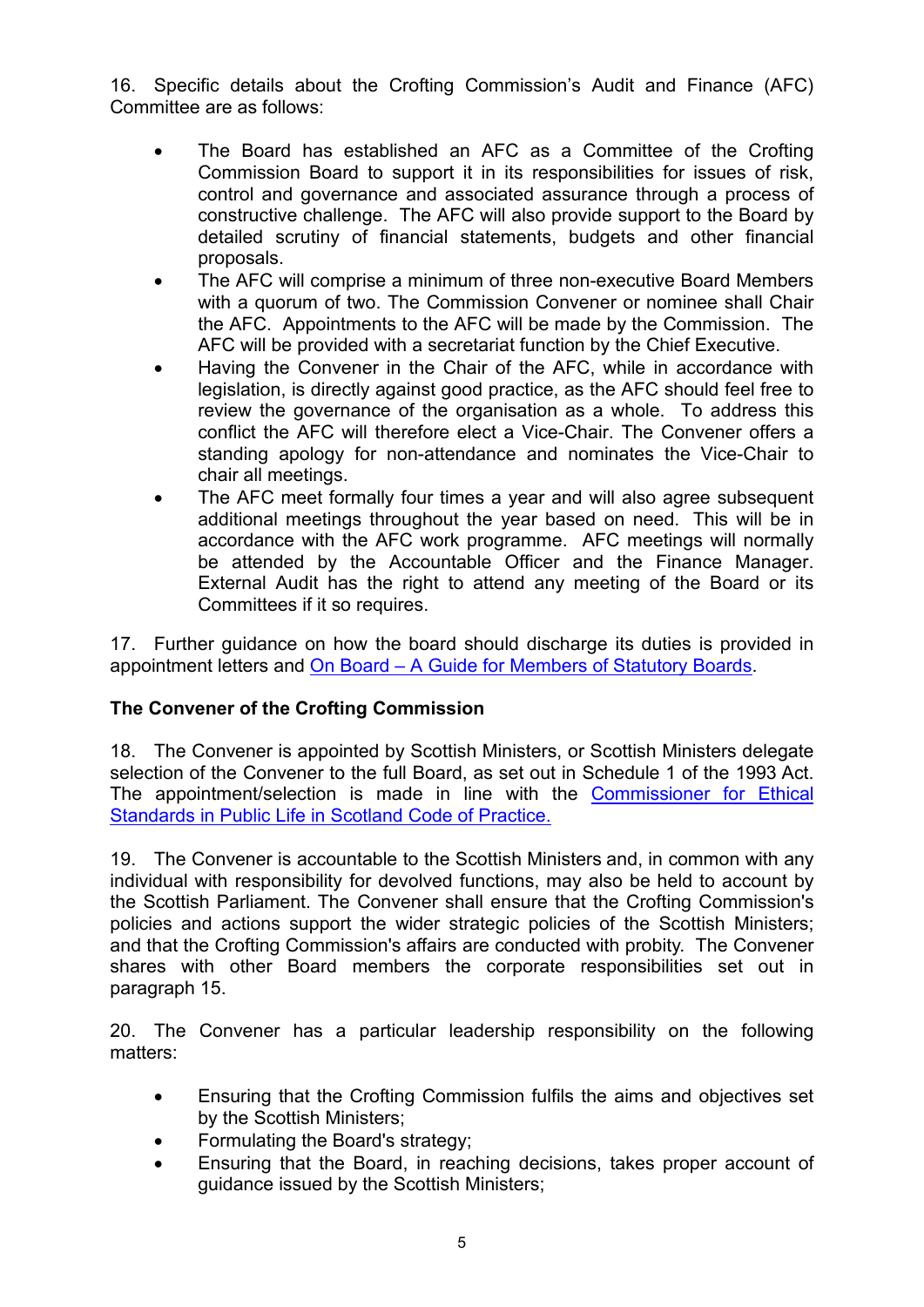- Advising the Scottish Government on appointments to the position of CEO; and assessing the performance of the CEO, jointly with the CEO's Scottish Government reporting officer:
- Promoting the efficient and effective use of staff and other resources;
- Encouraging high standards of propriety and regularity;
- Acting as an ambassador / spokesperson for the Crofting Commission. representing the views of the Board to the general public; and
- Promoting diversity throughout the organisation.
- 21. The Convener shall also:
	- Ensure that the work of the board is subject to regular self-assessment and that the board is working effectively;
	- Ensure that all members of the Board, as part of their induction, are fully briefed on the terms of their appointment and on their duties, rights and responsibilities, and receive appropriate training, including on the financial management and reporting requirements of public sector bodies and on any differences which may exist between private and public sector practice;
	- Ensure that succession planning takes place and advises Sponsor Team of the needs of the Crofting Commission when Board vacancies for appointed members arise, with a view to ensuring a proper balance of skills appropriate to directing the Crofting Commission business, in accordance with recognised good practice in corporate governance;
	- Assess the performance of individual Board members on a continuous basis and undertake a formal appraisal at least annually. Support Board members in accessing any additional development or training identified as part of this process.

22. The Convener shall also ensure that, as the Crofting Commission conforms to the provisions of the Ethical Standards In Public Life etc (Scotland) Act 2000, there is a Code of Conduct, approved by Scottish Ministers, for Board Members in place; and that Board Members are fully aware of, and abide by, that Code of Conduct.

23. Communications between the Board and the Scottish Ministers shall normally be through the Convener. The Convener shall ensure that the other Board members are kept informed of such communications. In addition, communications between officials of the SG and the Crofting Commission shall be copied to the Convener, unless they are purely routine and have no strategic implications.

## **Individual Board Members' Responsibilities**

24. Individual board members should act in accordance with the responsibilities of the board as a whole and comply at all times with the code of conduct adopted by the Crofting Commission and with the rules relating to the use of public funds and to conflicts of interest. In this context, "public funds" means not only any funds provided to the Crofting Commission by the Scottish Ministers but also any other funds falling within the stewardship of the Crofting Commission, including trading and investment income, gifts, bequests and donations. General guidance on board members' responsibilities is summarised in their appointment letters and is also provided in On Board- [A Guide for Members of Statutory Boards.](http://www.gov.scot/Publications/2017/03/9182)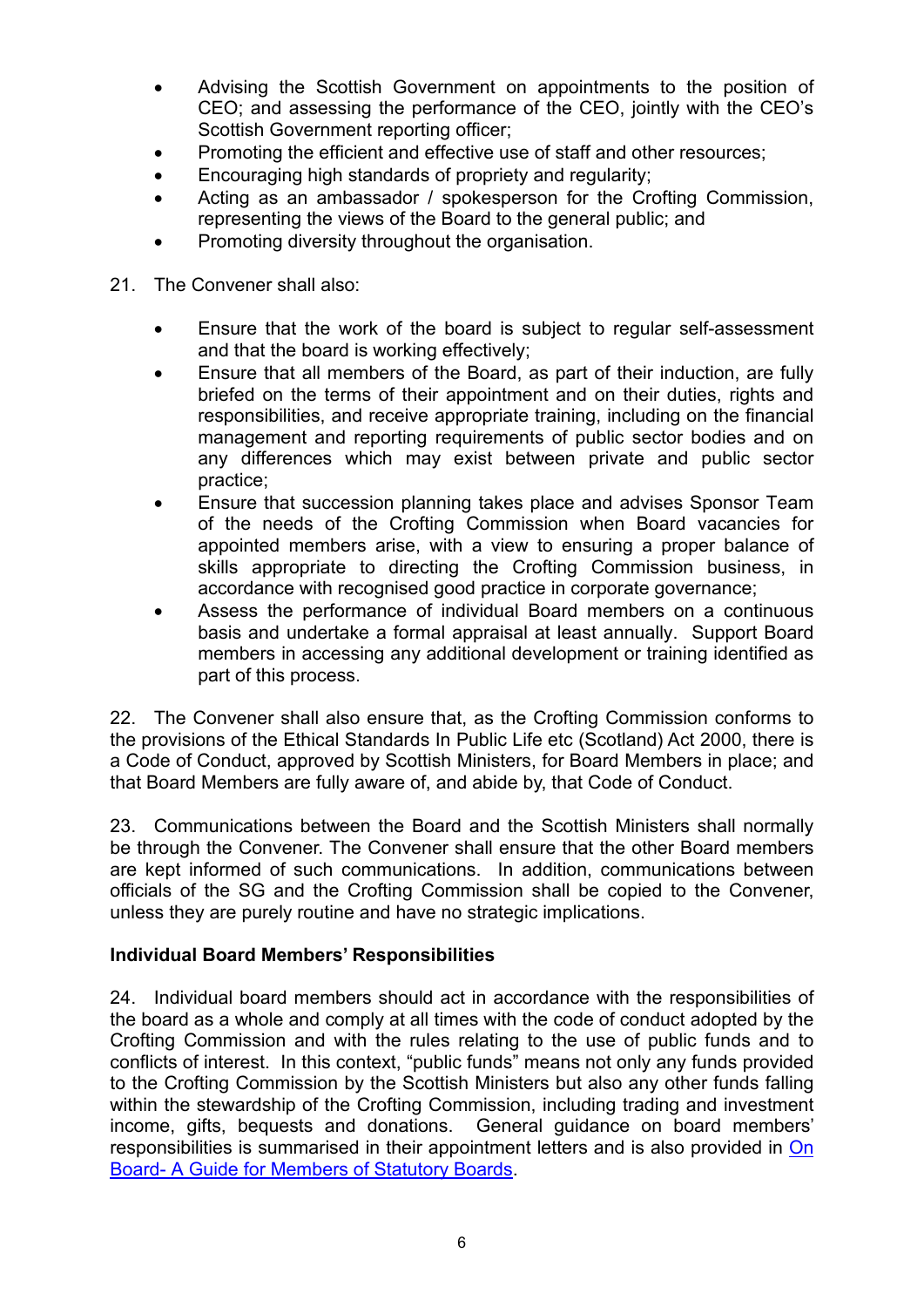# **Crofting Commission Chief Executive responsibilities**

25. The Chief Executive of the Crofting Commission is appointed by the Scottish Ministers after consultation with the Convener, and is normally a Scottish Government civil servant. Notwithstanding this, he/she is accountable to the board for, and reports to the board on, the performance of the Crofting Commission, as well as being the board's principal adviser on the discharge of the board's functions. His/her role is to provide operational leadership to the Crofting Commission and ensure that the board's aims and objectives are met and the Crofting Commission functions are delivered and targets met through effective and properly controlled executive action. His/her general responsibilities include the performance, management and staffing of the Crofting Commission. General guidance on the role and responsibilities of the chief executive is contained in On Board- [A Guide for](http://www.gov.scot/Publications/2017/03/9182)  [Members of Statutory Boards.](http://www.gov.scot/Publications/2017/03/9182) Specific responsibilities of the Chief Executive include:

- Advising the board on the discharge of its responsibilities as set out in this document, in the 1993 Act (as amended) and in any other relevant instructions and guidance issued by or on behalf of the Scottish Ministers and implementing the decisions of the board;
- Ensuring that financial considerations are taken fully into account by the board at all stages in reaching and executing its decisions, and that appropriate financial appraisal and evaluation techniques, consistent with the [Appraisal and Evaluation](http://www.scotland.gov.uk/Topics/Government/Finance/spfm/appraisal) section of the [Scottish Public Finance](http://www.scotland.gov.uk/Topics/Government/Finance/spfm/Intro)  [Manual](http://www.scotland.gov.uk/Topics/Government/Finance/spfm/Intro) (SPFM), are followed;
- Ensuring that the Crofting Commission adheres, where appropriate, to the SG's [Programme and Project Management \(PPM\) Principles;](http://www.scotland.gov.uk/Topics/Government/ProgrammeProjectDelivery/Principles)
- Having robust performance and risk management arrangements consistent with the [Risk Management](http://www.scotland.gov.uk/Topics/Government/Finance/spfm/risk) section of the SPFM - in place that support the achievement of the Crofting Commission's aims and objectives and that facilitate comprehensive reporting to the board, the SG and the wider public. Risk management arrangements should include full consideration of organisational resilience to physical, personnel and cyber risks/threats/hazards;
- Ensuring that adequate systems of internal control are maintained by the Crofting Commission, including effective measures against fraud and theft consistent with the [Fraud](http://www.scotland.gov.uk/Topics/Government/Finance/spfm/fraud) section of the SPFM;
- Establishing appropriate documented internal delegated authority arrangements consistent with the [Delegated Authority](http://www.scotland.gov.uk/Topics/Government/Finance/spfm/delegauth) section of the SPFM, which are notified to all staff, together with a system for regularly reviewing compliance with these delegations;
- Establishing a robust performance management framework which supports the achievement of the Crofting Commission's aims and objectives as set out in the corporate and business plans; and which enables full performance reporting to the Board, the sponsor Directorate and the wider public;
- Ensuring that effective human resource management policies are maintained and that strategic human resource planning is related to the Crofting Commission's objectives;
- Preparing the Crofting Commission's corporate and business plans, in the light of the strategic aims and objectives agreed by the Scottish Ministers;
- Ensuring effective relationships with SG officials; and keeping the Convener informed of communications to and from SG officials;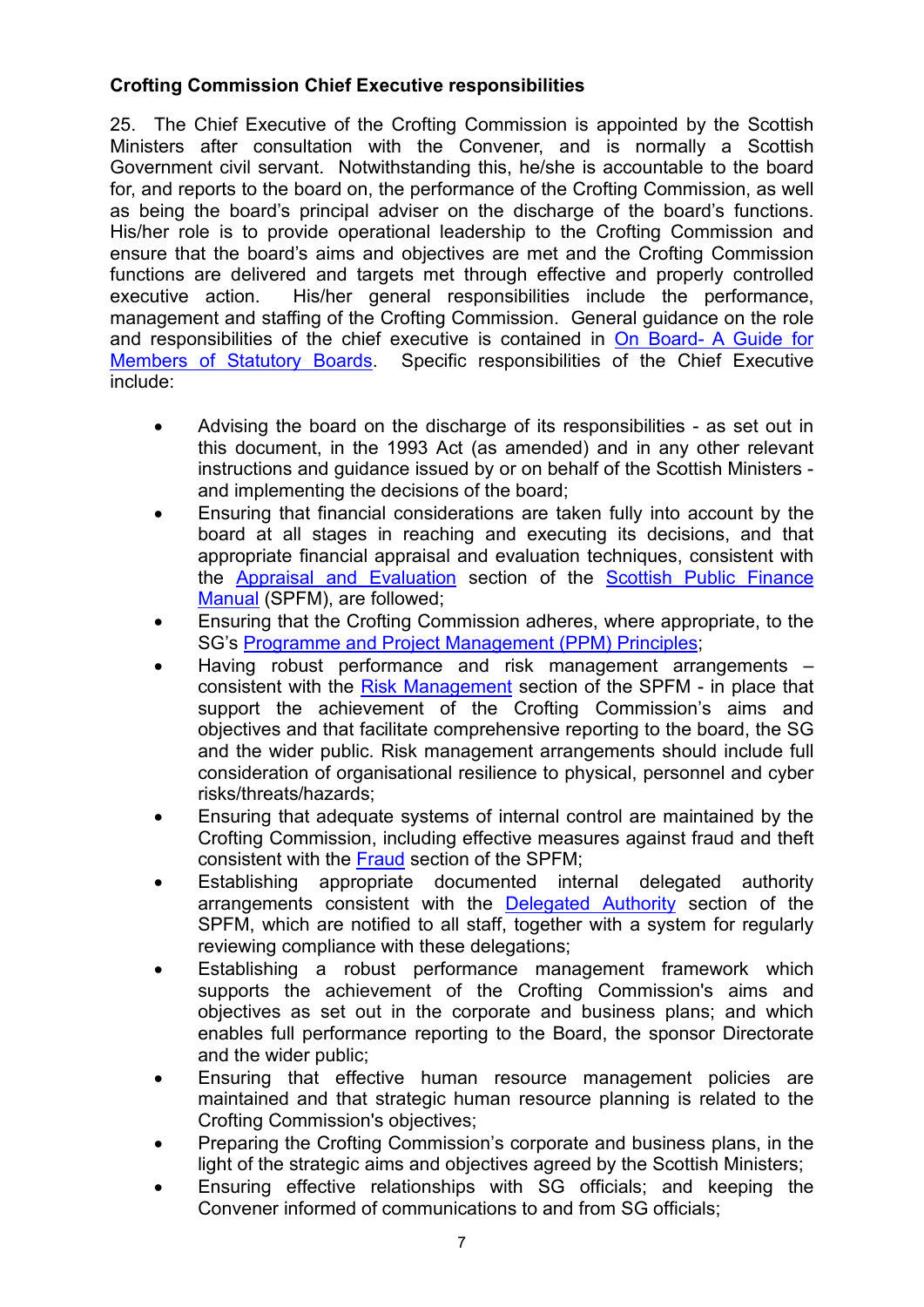- On behalf of and subject to the authority of the Board, informing the sponsor unit of the Crofting Commission's progress in helping to achieve the Scottish Ministers' policy objectives and in demonstrating how resources are being used to achieve those objectives; and
- Ensuring that timely forecasts and monitoring information on performance and finance are provided to the sponsor unit; that the sponsor unit is notified promptly if over or under spends are likely and that corrective action is taken; and that any significant problems whether financial or otherwise, and whether detected by internal audit or by other means, are notified to the sponsor division in a timely fashion.
- The Chief Executive may delegate the day-to-day administration of his/her Accountable Officer responsibilities to other employees in the Crofting Commission, but will ultimately remain accountable in all circumstances.

#### **Crofting Commission Accountable Officer responsibilities**

26. The Principal Accountable Officer for the Scottish Administration (the Permanent Secretary of the SG) will designate the Chief Executive as the Accountable Officer for the Crofting Commission. Accountable Officers are personally answerable to the Scottish Parliament for the exercise of their functions, as set out in the [Memorandum to Accountable Officers for Other Public Bodies.](http://www.scotland.gov.uk/Topics/Government/Finance/spfm/Accountability/aomemoother) These include:

- Ensuring the propriety and regularity of the Crofting Commission's finances and that there are sound and effective arrangements for internal control and risk management;
- Ensuring that the resources of the Crofting Commission are used economically, efficiently and effectively and that appropriate arrangements are in place to secure Best Value and deliver Value for Money for the public sector as a whole;
- Ensuring compliance with relevant guidance issued by the Scottish Ministers, in particular the SPFM;
- Signing the annual accounts and associated governance statements;
- A statutory duty to obtain written authority from the Board / Convener before taking any action which he/she considered would be inconsistent with the proper performance of the Accountable Officer functions. The Accountable Officer should also notify the relevant Portfolio Accountable Officer; and
- Giving evidence when summoned before Committees of the Scottish Parliament on the use and stewardship of public funds by the Crofting Commission.

27. The Chief Executive is responsible for informing the Sponsor Team about any complaints about the Crofting Commission accepted by the Scottish Public Services Ombudsman for investigation, and about the Crofting Commission's proposed response to any subsequent recommendations from the Ombudsman.

#### **Joint and multiple accountability**

28. In respect of key responsibilities such as propriety, performance and stewardship of public funds, the board and Accountable Officer are both, independently, responsible. The Accountable Officer has a personal responsibility to the Scottish Parliament, and the Board likewise is responsible to the Scottish Ministers (and ultimately to the Scottish Parliament) for the efficiency and effectiveness of the Crofting Commission.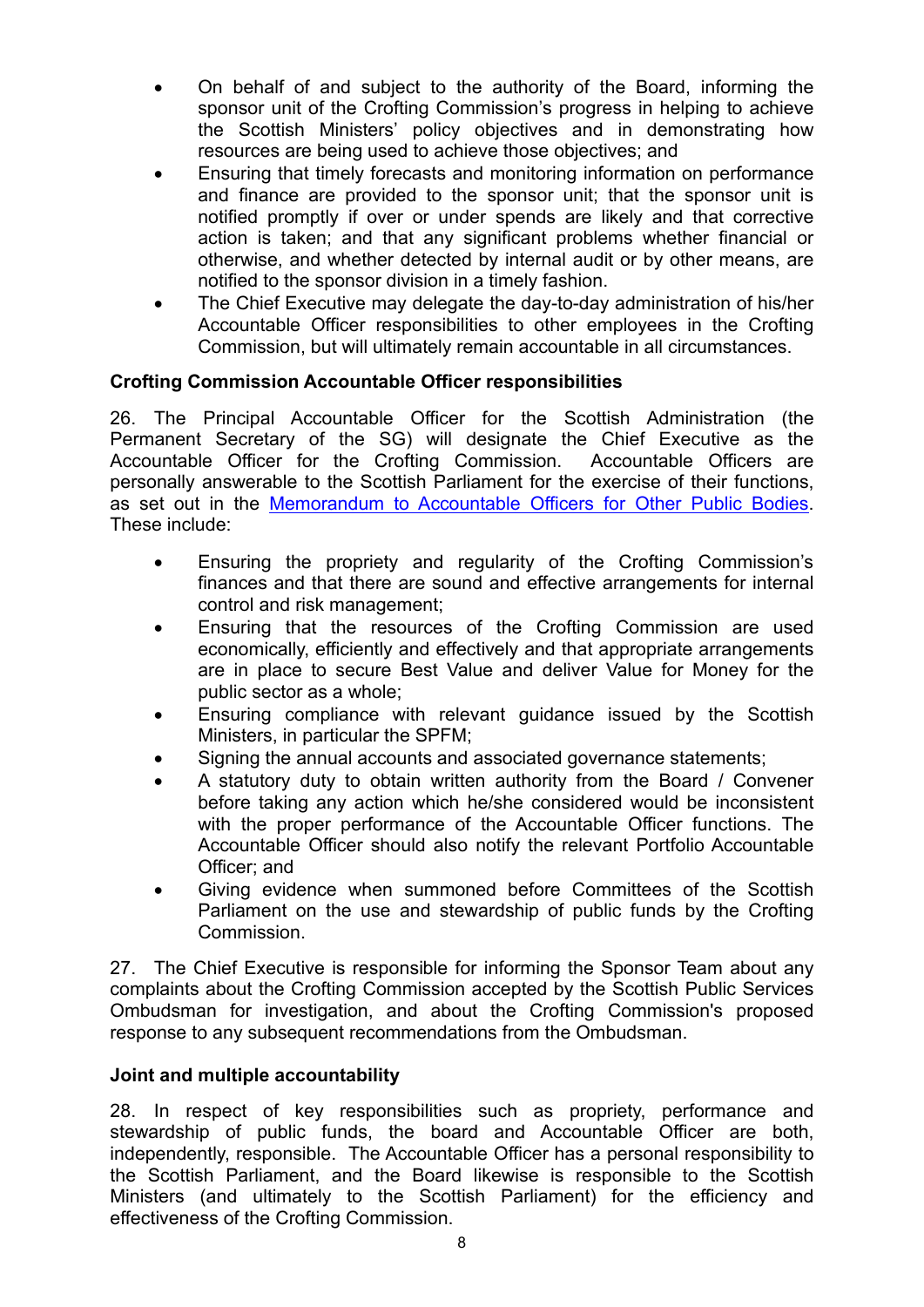29. The Accountable Officer has three lines of accountability: he/she can be held to account for his/her decisions and actions by the Board, by the Scottish Government's Principal Accountable Officer, or by the relevant Committee of the Scottish Parliament.

30. It is incumbent on the Chief Executive to combine his/her Accountable Officer responsibilities to the Scottish Parliament with his/her wider responsibilities to the board. The board / Convener should be fully aware of, and have regard to, the Accountable Officer responsibilities placed upon the Chief Executive, including the statutory duty described above.

# **The Portfolio Accountable Officer**

31. The Director-General for Economy is designated by the Principal Accountable Officer for the Scottish Administration as the Portfolio Accountable Officer for parts of the SG including the sponsor Directorate for the Crofting Commission. The responsibilities of a Portfolio Accountable Officer are set out in detail in [the](http://www.gov.scot/Topics/Government/Finance/spfm/Accountability/aomemo)  [Memorandum to Accountable Officers for Parts of the Scottish Administration.](http://www.gov.scot/Topics/Government/Finance/spfm/Accountability/aomemo) He/she is personally answerable to the Scottish Parliament for ensuring that:

- The financial and other management controls applied by the SG are appropriate and sufficient to safeguard public funds and, more generally that those being applied by the Crofting Commission conform to the requirements both of propriety and of good financial management;
- The key roles and responsibilities which underpin the relationship between the SG and the Crofting Commission are set out in a framework document - and that this document is regularly reviewed;
- Effective relationships are in place at Director and Deputy-Director level between the SG and the Crofting Commission in accordance with the strategic engagement principles; and
- There is effective continuous assessment and appraisal of the performance of the Convenor of the Crofting Commission, in line with the requirements of the Code of Practice for Ministerial Public Appointments in **Scotland**

# **Scottish Government Director and Head of Division**

32. The Director for Agriculture and Rural Economy (ARE) and Head of Agriculture Policy Division have responsibility for overseeing and ensuring effective relationships between the SG and the Crofting Commission which support alignment of the Crofting Commission's business to the SG's Purpose and National Outcomes and high performance by the Crofting Commission. They will work closely with the Crofting Commission's Convener and Chief Executive and be answerable to the Portfolio Accountable Officer for maintaining and developing positive relationships with the Crofting Commission, characterised by openness, trust, respect and mutual support. They will be supported by a sponsor unit in discharging these functions.

33. The Director ARE, or the Head of the Agriculture Policy Division, shall be responsible for assessing the performance of the Crofting Commission's Convener at least annually. The Convener will assess the performance of the CEO, jointly with the CEO's Scottish Government reporting officer, which will be either the Director ARE or the Head of Agriculture Policy Division.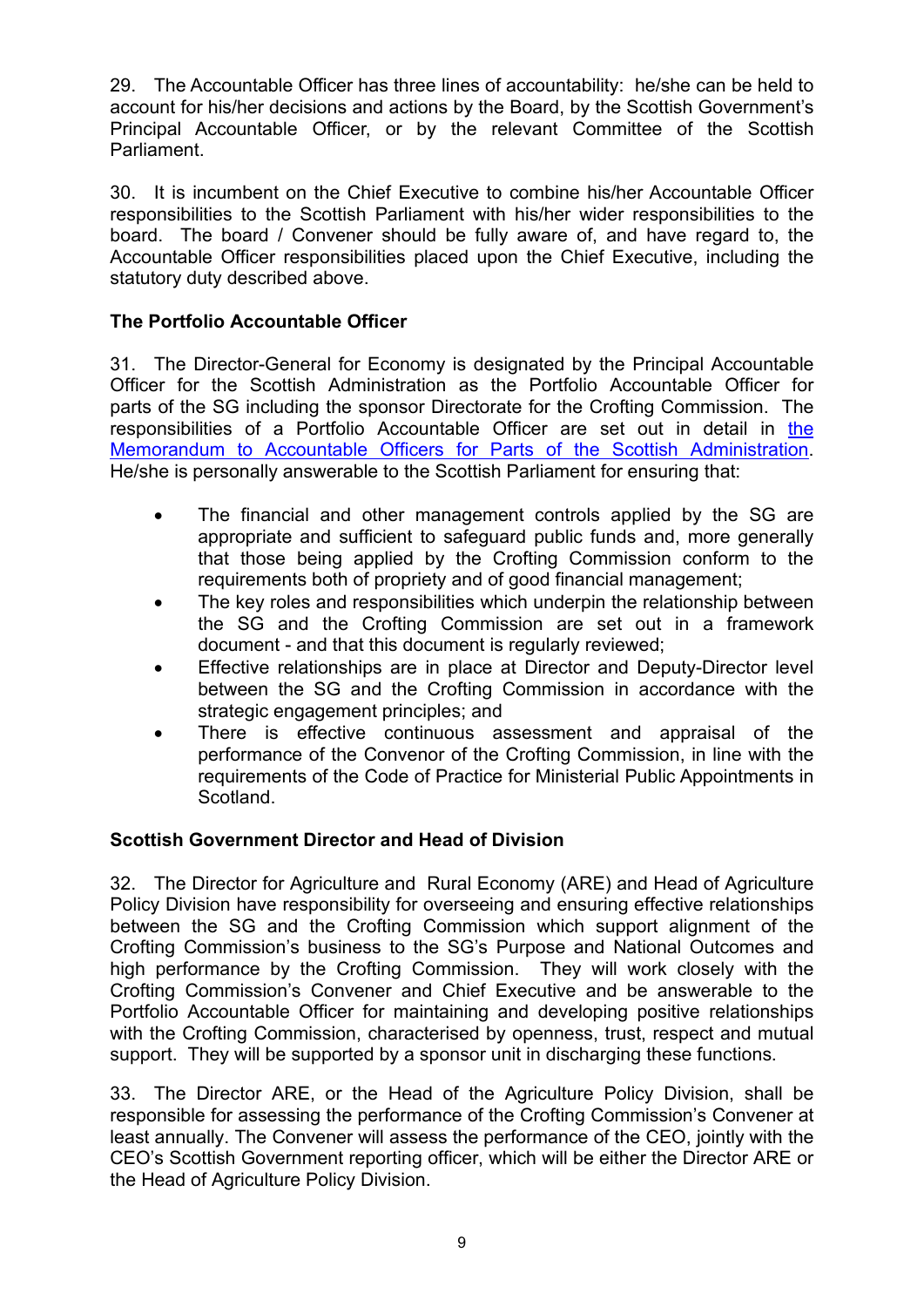# **Sponsor unit responsibilities**

34. The Crofting Commission is accountable to Scottish Ministers and ultimately to the Scottish Parliament for the decisions it takes. The SG sponsor unit for the Crofting Commission is the Agricultural Development and Crofting Unit. It is the normal point of contact for the Crofting Commission in dealing with the SG. The unit, under the direction of the Head of Division, is the primary source of advice to the Scottish Ministers on the discharge of their responsibilities in respect of the Crofting Commission and undertakes the responsibilities of the Portfolio Accountable Officer on his/her behalf. Specific responsibilities include:

- Discharging sponsorship responsibilities in line with the principles and framework set out in the document ['Strategic Engagement between the](http://www.gov.scot/Topics/Government/public-bodies/pubs/StrategicEngagement)  [Scottish Government and NDPBs'](http://www.gov.scot/Topics/Government/public-bodies/pubs/StrategicEngagement) and ensuring that sponsorship is suitably flexible, proportionate and responsive to the needs of the Scottish Ministers and the Crofting Commission,
- Ensuring that appointments to the Crofting Commission board are made timeously and, where appropriate, in accordance with the [Code of Practice](http://www.ethicalstandards.org.uk/site/uploads/publications/406ebe2cdaa457e47217d07aaa11f566.pdf)  [for Ministerial Appointments to Public Bodies](http://www.ethicalstandards.org.uk/site/uploads/publications/406ebe2cdaa457e47217d07aaa11f566.pdf) in Scotland, and putting arrangements in place, as necessary, for the election of Crofting Commissioners and / or Convener;
- Proportionate monitoring of the Crofting Commission's activities through an adequate and timely flow of appropriate information, agreed with the Crofting Commission Board and management, on performance, budgeting, control and risk management;
- Addressing in a timely manner any significant problems arising in the Crofting Commission, alerting the Portfolio Accountable Officer and the responsible Minister where considered appropriate;
- Ensuring that the objectives of the Crofting Commission and the risks to them are properly and appropriately taken into account in the SG's risk assessment and management systems; and
- Informing the Crofting Commission of relevant SG policy in a timely manner.

## **Internal audit**

35. The Crofting Commission shall:

- Establish and maintain arrangements for internal audit in accordance with the [Public Sector Internal Audit Standards](https://www.gov.uk/government/publications/public-sector-internal-audit-standards) and the [Internal Audit](http://www.scotland.gov.uk/Topics/Government/Finance/spfm/internaud) section of the SPFM;
- Set up an independent audit committee of its board, in accordance with the guidance on [Audit Committees](http://www.gov.scot/Topics/Government/Finance/spfm/auditcommittees) in the SPFM to advise both the board and the Chief Executive in his/her capacity as the Crofting Commission Accountable Officer;
- Provide an annual assurance report summary within its Annual Report and Accounts; and
- Forward to the sponsor unit an annual report on fraud and theft suffered by the Crofting Commission; notify any unusual or major incidents as soon as possible; and notify any changes to its internal audit's terms of reference, its audit committee's terms of reference or its Fraud Policy and Fraud Response Plan.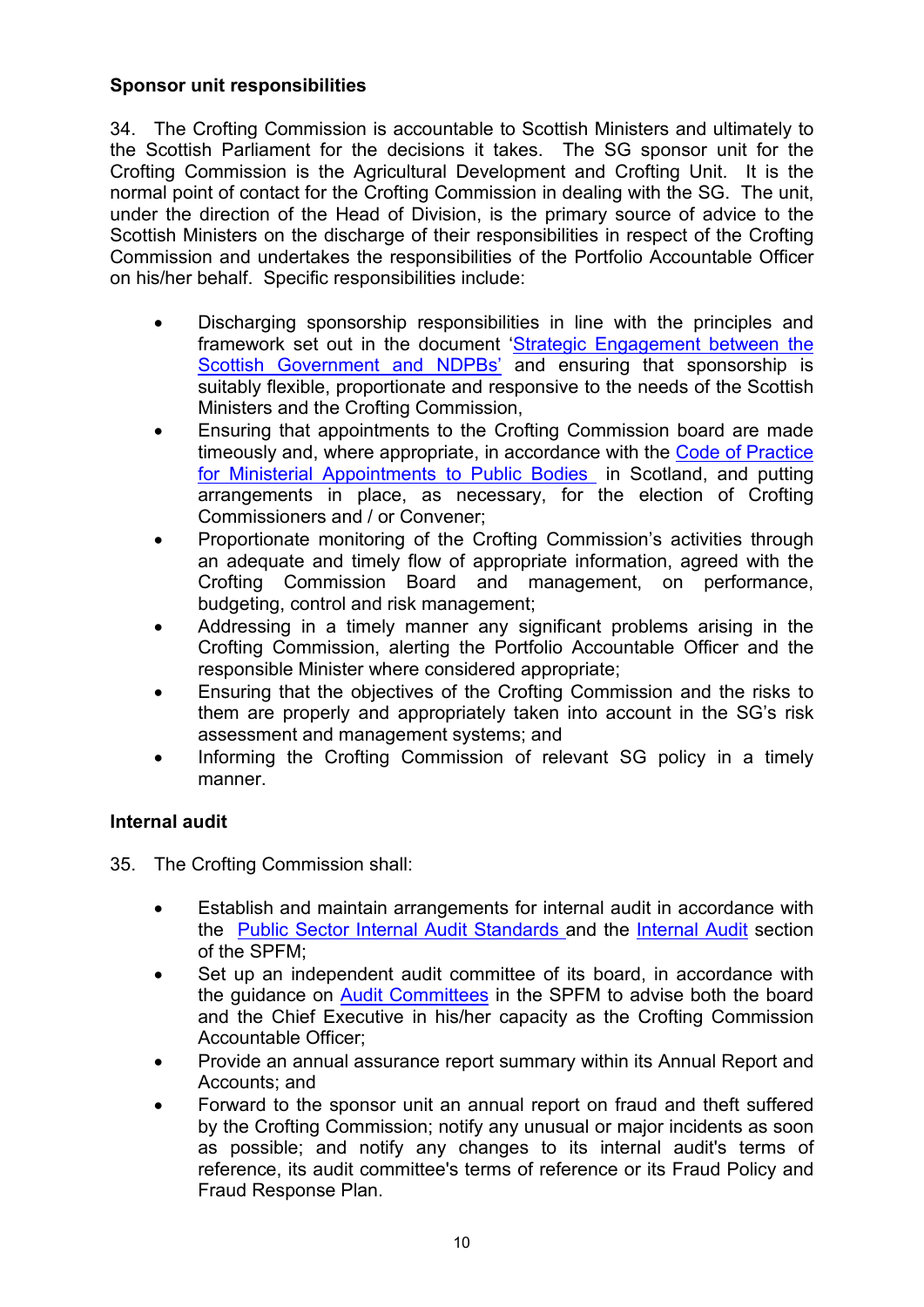36. The Scottish Government's Internal Audit Directorate has a right of access to all documents prepared by the Crofting Commission's internal auditor, including where the service is contracted out. The SG has a right to request access to all Crofting Commission's records and personnel for any purpose.

# **External audit**

37. The Auditor General for Scotland (AGS) audits, or appoints auditors to audit, the Crofting Commission's annual accounts and passes them to the Scottish Ministers who shall lay them before the Scottish Parliament, together with the Crofting Commission's annual report, the auditor's report and any report prepared by the AGS. For the purpose of audit the AGS has a statutory right of access to documents and information held by relevant persons.

38. The Crofting Commission shall instruct its auditors, if requested by SG, to send copies of all management reports (and correspondence relating to those reports) and responses to the Agricultural Development and Crofting Unit.

39. The AGS, or examiners appointed by the AGS, may carry out examinations into the economy, efficiency and effectiveness with which the Crofting Commission has used its resources in discharging its functions. The AGS may also carry out examinations into the arrangements made by the Crofting Commission to secure Best Value. For the purpose of these examinations the examiners have a statutory right of access to documents and information held by relevant persons. In addition, the Crofting Commission shall provide, in contracts and any conditions to grants, for the AGS to exercise such access to documents held by contractors and subcontractors and grant recipients as may be required for these examinations; and shall use its best endeavours to secure access for the AGS to any other documents required by the AGS which are held by other bodies.

## **Annual report and accounts**

40. After the end of each financial year the Crofting Commission must publish an annual report of its activities together with its audited annual accounts. The report must also cover the activities of any subsidiary or joint venture under the control of the Crofting Commission. It should comply with the Government [Financial Reporting](http://www.hm-treasury.gov.uk/frem_index.htm)  [Manual](http://www.hm-treasury.gov.uk/frem_index.htm) (FReM) and outline the Crofting Commission's main activities and performance against agreed objectives and targets for the previous financial year.

41. The accounts must be prepared in accordance with the Schedule 1 of the 1993 Act and other relevant guidance issued by the Scottish Ministers. Any financial objectives or targets set by the Scottish Ministers should be reported on in the accounts, and shall therefore be within the scope of the audit. Any subsidiary or joint venture owned or controlled by the Crofting Commission shall be consolidated in its accounts in accordance with International Financial Reporting Standards as adapted and interpreted for the public sector context.

42. The draft report and accounts shall be submitted to the sponsor Directorate for comment by 31 July each year and the final version shall be laid before the Parliament by the Scottish Ministers by 31 December in accordance with the statutory requirements contained within Section 2B and Schedule 1, respectively, of the 1993 Act. Whilst this statutory date for laying and publishing accounts audited by the AGS is by 31 December, following the close of the previous financial year, there is an expectation on the part of the Scottish Ministers that accounts will be laid and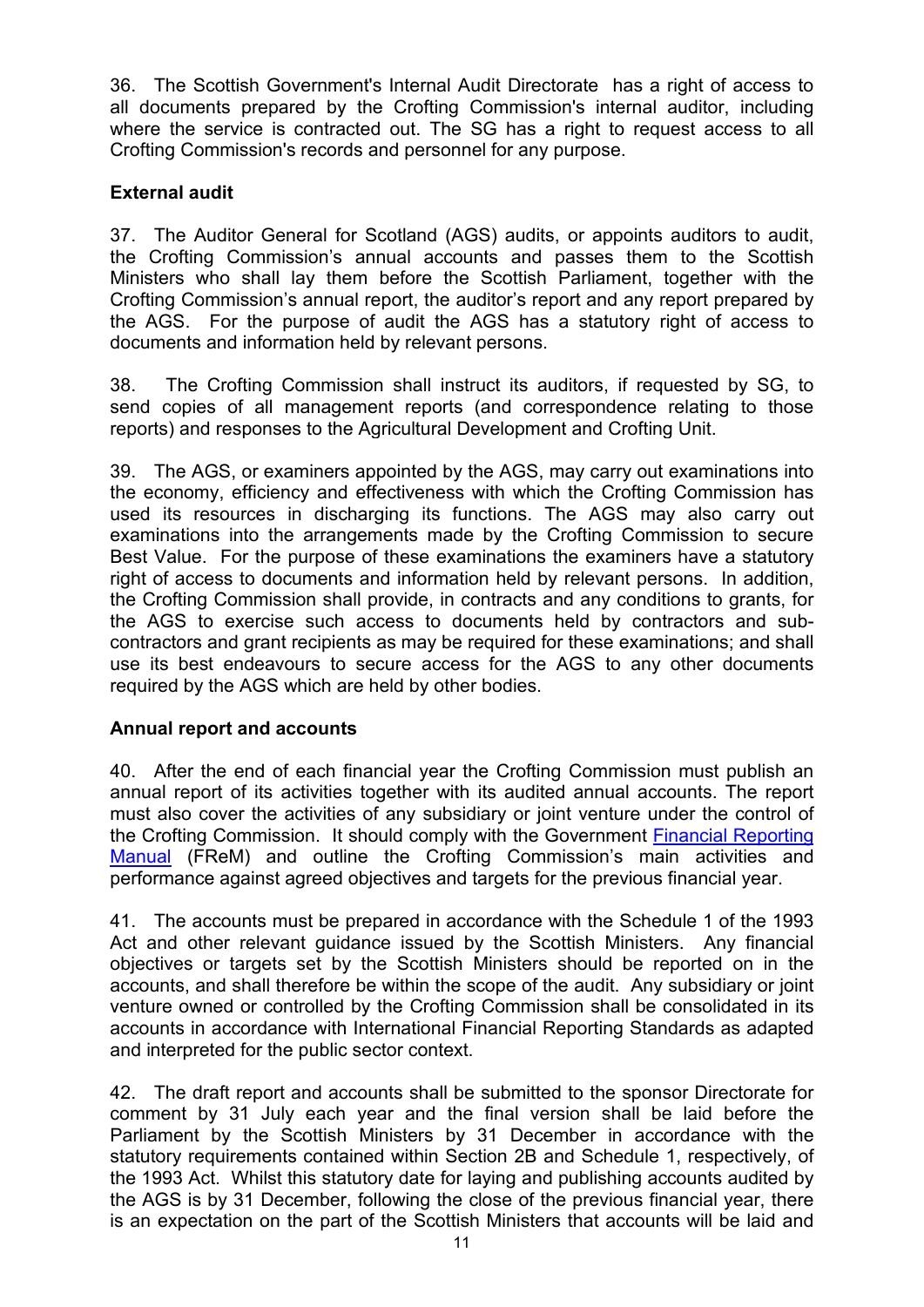published as early as possible. The accounts must not be laid before they have been formally sent by the Auditor General for Scotland to the Scottish Ministers and must not be published before they have been laid.

43. The Crofting Commission shall be responsible for the publication of the report and accounts, including on the Crofting Commission's website.

## **Management responsibilities:**

#### **Corporate and business plans**

44. The Crofting Commission must ensure that a corporate plan, agreed with the Scottish Ministers, is in place and published on its website. The Crofting Commission shall agree with the SG the issues to be addressed in the plan and the timetable for its preparation and review. The finalised plan shall reflect the Crofting Commission's strategic aims and objectives as agreed by the Scottish Ministers, any indicative budgets and any priorities set by the Scottish Ministers. It shall demonstrate how the Crofting Commission contributes to the achievement of the SG's primary purpose of increasing sustainable economic growth and alignment with the SG's [National](http://www.scotland.gov.uk/Publications/2007/11/13092240/9)  [Performance Framework](http://www.scotland.gov.uk/Publications/2007/11/13092240/9) (NPF).

45. The corporate plan for the Crofting Commission should include:

- The purpose and principal aims of the Crofting Commission;
- An analysis of the environment in which the Crofting Commission operates,;
- Key objectives and associated key performance targets for the period of the plan, the strategy for achieving those objectives and how these will contribute towards the achievement of the SG's primary purpose and alignment with the NPF;
- Indicators against which performance can be judged;
- Details of planned efficiencies, describing how the Crofting Commission proposes to achieve better value for money, including through collaboration and shared services; and
- Other matters as agreed between the SG and the Crofting Commission.

46. The corporate plan should inform the development of a separate business plan for each financial year. The business plan for the Crofting Commission should include key targets and milestones for the year immediately ahead, aligned to the NPF, and linked to budgeting information so that, where possible, resources allocated to achieve specific objectives can be identified. A copy of the Crofting Commission's draft business plan should be provided to the sponsor unit prior to the start of the relevant financial year.

47. Subject to any commercial considerations the business plan shall be made available on the Crofting Commission's website.

## **Policy Plan**

48. The Crofters (Scotland) Act 1993, as amended, requires the Crofting Commission to produce a Policy Plan, to be agreed with the Scottish Ministers, within 6 months of the date of a crofting election.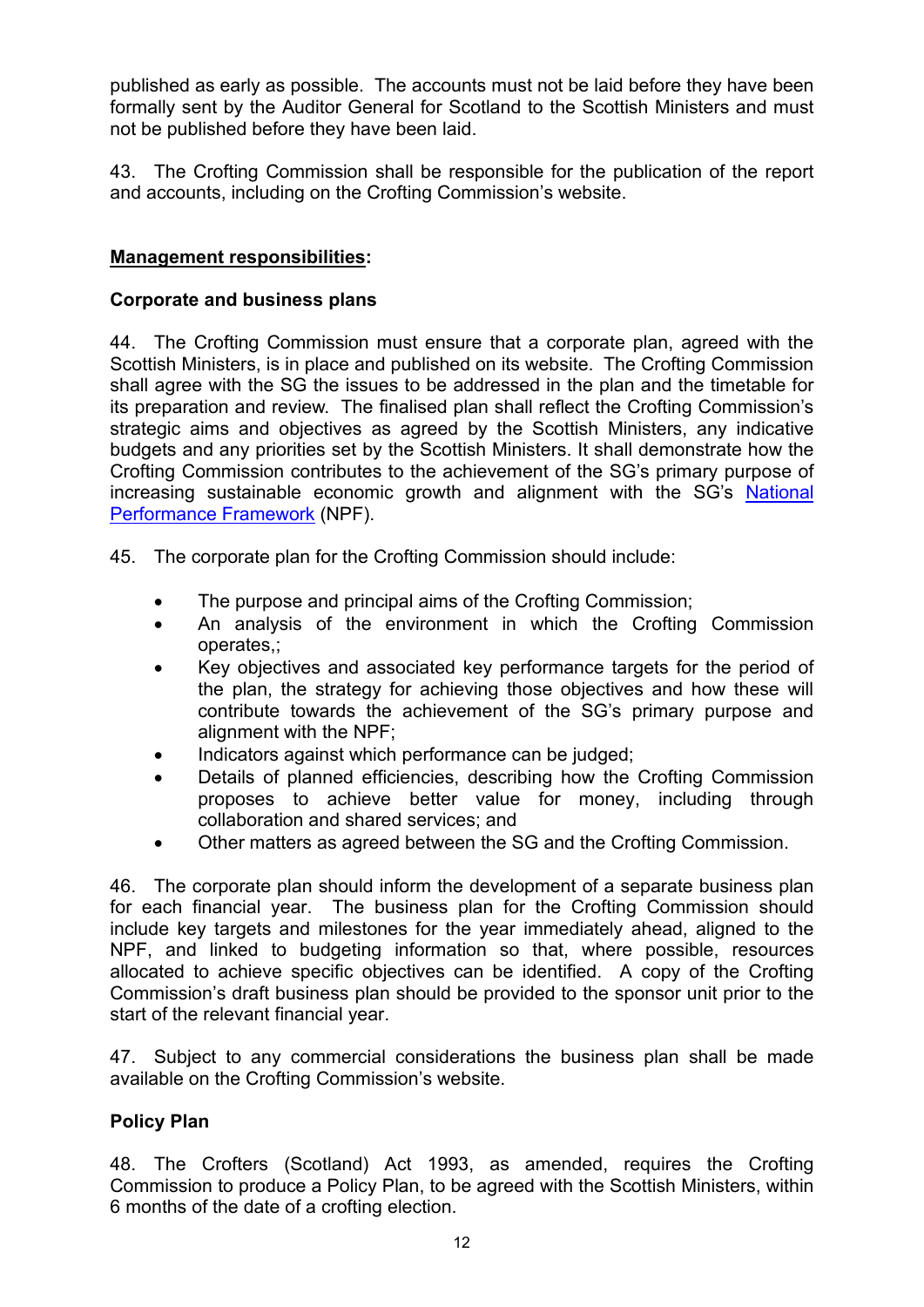49. The Crofting Commission will liaise with the sponsor unit on preparation of the Policy Plan to facilitate approval by the Scottish Ministers. The Crofting Commission will also liaise with the sponsor unit if any subsequent variations to the Plan are required, either at the request of the Commission or at the request of the Scottish Ministers. Once agreed by the Scottish Ministers, the Policy Plan will be published on the Crofting Commission's website and distributed in accordance with section 2C(5) of the said 1993 Act.

#### **Complaints Handling Procedure**

50. Other than exceptional circumstances, complaints about the Crofting Commission will be investigated and a response to the complainant provided by the Crofting Commission, overseen by the Chief Executive where appropriate.

51. The sponsor unit will liaise with Crofting Commission on complaints, for example, in order to provide information to the Scottish Ministers, if appropriate. There may be occasions, for example when a case involves individual Board members, when the Crofting Commission may require to identify independent external assistance in dealing with a particular grievance or disciplinary case and should discuss with the sponsor unit the potential for support from elsewhere in the public sector . The sponsor unit should approach the Scottish Government's Head of Human Resources for advice as required.

52. As noted at paragraph 29, the Chief Executive is responsible for informing the Director-General for Economy about any complaints about the Crofting Commission accepted by the Scottish Public Services Ombudsman for investigation, and about the Crofting Commission's proposed response to any subsequent recommendations from the Ombudsman.

#### **Budget management**

53. Each year, in the light of decisions by the Scottish Ministers on the allocation of budgets for the forthcoming financial year, the SG will send to the Crofting Commission a formal statement of its budgetary provision, and a note of any related matters and details of the budget monitoring information required by the SG. The terms of that letter, referred to as the Budget Allocation and Monitoring letter, should be viewed as complementing the content of this document. The monthly monitoring is the primary means of in-year budgetary control across the SG. As such, bodies must comply with the format and timing of the monitoring together with any requests for further information. The statement of budgetary provision will set out the budget within the classifications of resource Departmental Expenditure Limits (RDEL), capital DEL (CDEL) and Ring-fenced (non-cash) (RfDEL). The Crofting Commission will inform the sponsor unit at the earliest opportunity if a requirement for Annually Managed Expenditure (AME) budget is identified. The SG should also be advised in the event that estimated net expenditure is forecast to be lower than budget provision. Transfers of budgetary provision between the different summary classifications require the prior approval of the SG Finance Directorate. Any proposals for such transfers should therefore be submitted to the sponsor unit. Transfers of provision within the summary classifications may be undertaken without reference to the SG, subject to any constraints on specific areas of expenditure.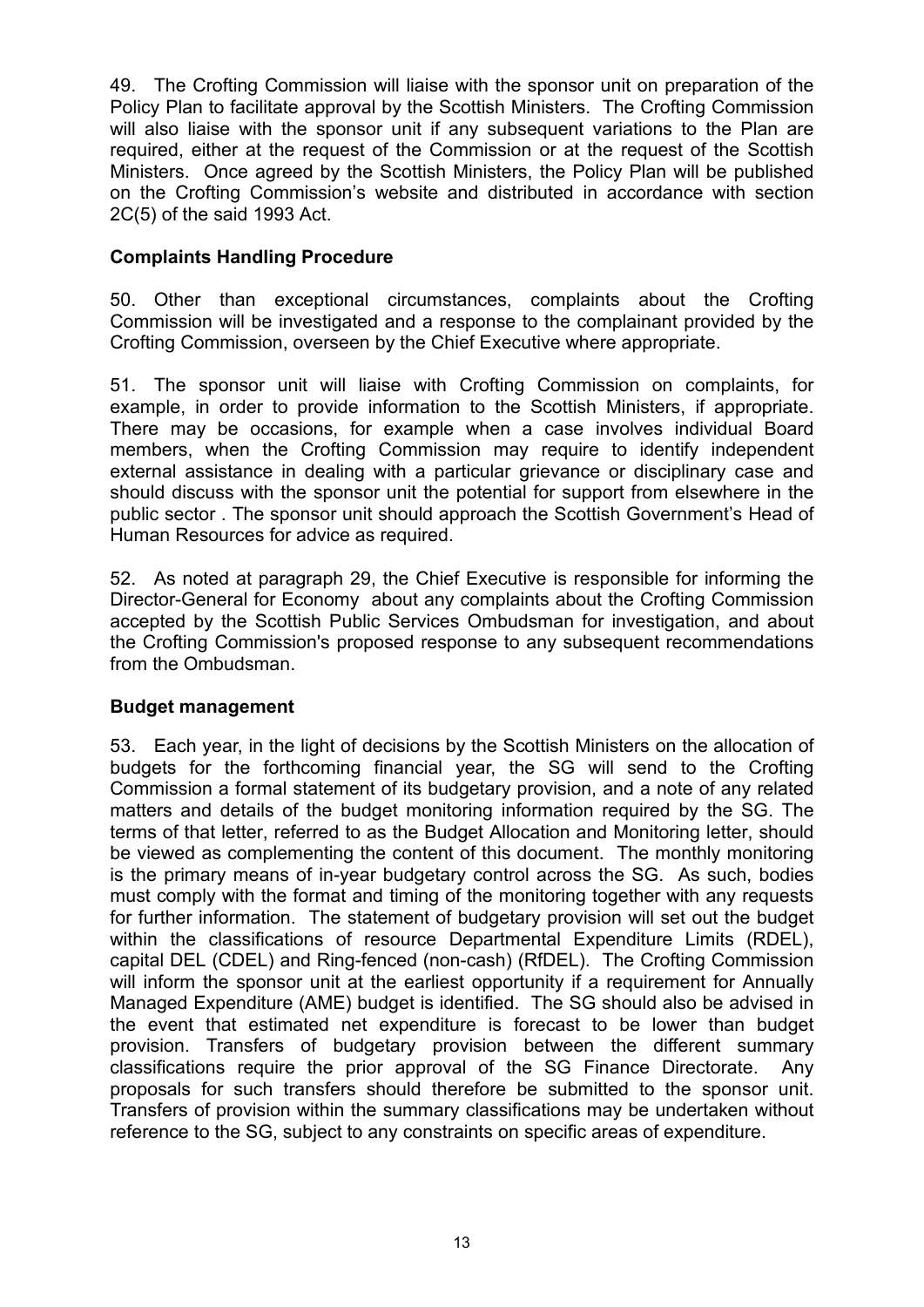54. If the trading and other resource income realised (including profit or loss on disposal of non-current assets) – scored as negative RDEL, or the net book value of disposals of non-current assets – scored as negative CDEL is less than included in the agreed budget the Crofting Commission shall, unless otherwise agreed with the SG, ensure a corresponding reduction in its gross expenditure. (The extent to which the Crofting Commission exceeds agreed budgets shall normally be met by a corresponding reduction in the budgets for the following financial year.) If income realised is more than included in the agreed budgets the Crofting Commission must consult and obtain the prior approval of the Sponsor Unit before using any excess to fund additional expenditure or to meet existing pressures. Failure to obtain prior approval for the use of excess income to fund additional expenditure may result in corresponding reductions in budgets for the following financial year. The only exception is where the income is from gifts, bequests and donations but this must be spent within the same financial year as the receipt, otherwise additional budget allocation will be required. In any event, income from all sources and all planned expenditure should be reflected in the monthly budget monitoring statement.

#### **Cash management**

55. Any [grant](http://www.scotland.gov.uk/Topics/Government/Finance/spfm/grants) in aid (i.e. the cash provided to the Crofting Commission by the SG to support the allocated budget) for the year in question must be authorised by the Scottish Parliament in the annual Budget Act. Grant in aid will normally be paid in monthly instalments on the basis of updated profiles and information on unrestricted cash reserves. Payment will not be made in advance of need, as determined by the level of unrestricted cash reserves and planned expenditure. Unrestricted cash reserves held during the course of the year should be kept to the minimum level consistent with the efficient operation of the Crofting Commission – and the level of funds required to meet any relevant liabilities at the year-end. Grant in aid not drawn down by the end of the financial year shall lapse. Grant in aid shall not be paid into any restricted reserve held by the Crofting Commission.

56. The banking arrangements adopted by the Crofting Commission must comply with the [Banking](http://www.scotland.gov.uk/Topics/Government/Finance/spfm/banking) section of the SPFM.

## **Risk management**

57. The Crofting Commission shall ensure that the risks that it faces are dealt with in an appropriate manner, in accordance with relevant aspects of generally recognised best practice in corporate governance, and should develop a risk management strategy, consistent with the [Risk Management](http://www.scotland.gov.uk/Topics/Government/Finance/spfm/risk) section of the SPFM. Reporting arrangements should ensure that the sponsor unit is made aware of relevant risks and how they are being managed. The Crofting Commission AFC is also required, at the earliest opportunity, to notify the relevant SG Audit and Risk Committee if it considers that it has identified a significant problem which may have wider implications.

## **Organisational security and resilience**

58. As part of risk management arrangements, the Crofting Commission shall ensure that it has a clear understanding at board level of the key risks, threats and hazards it may face in the personnel, physical and cyber domains, and take action to ensure appropriate organisational resilience to those risks/threats/hazards. It should have particular regard to the following key sources of information to help guide its approach.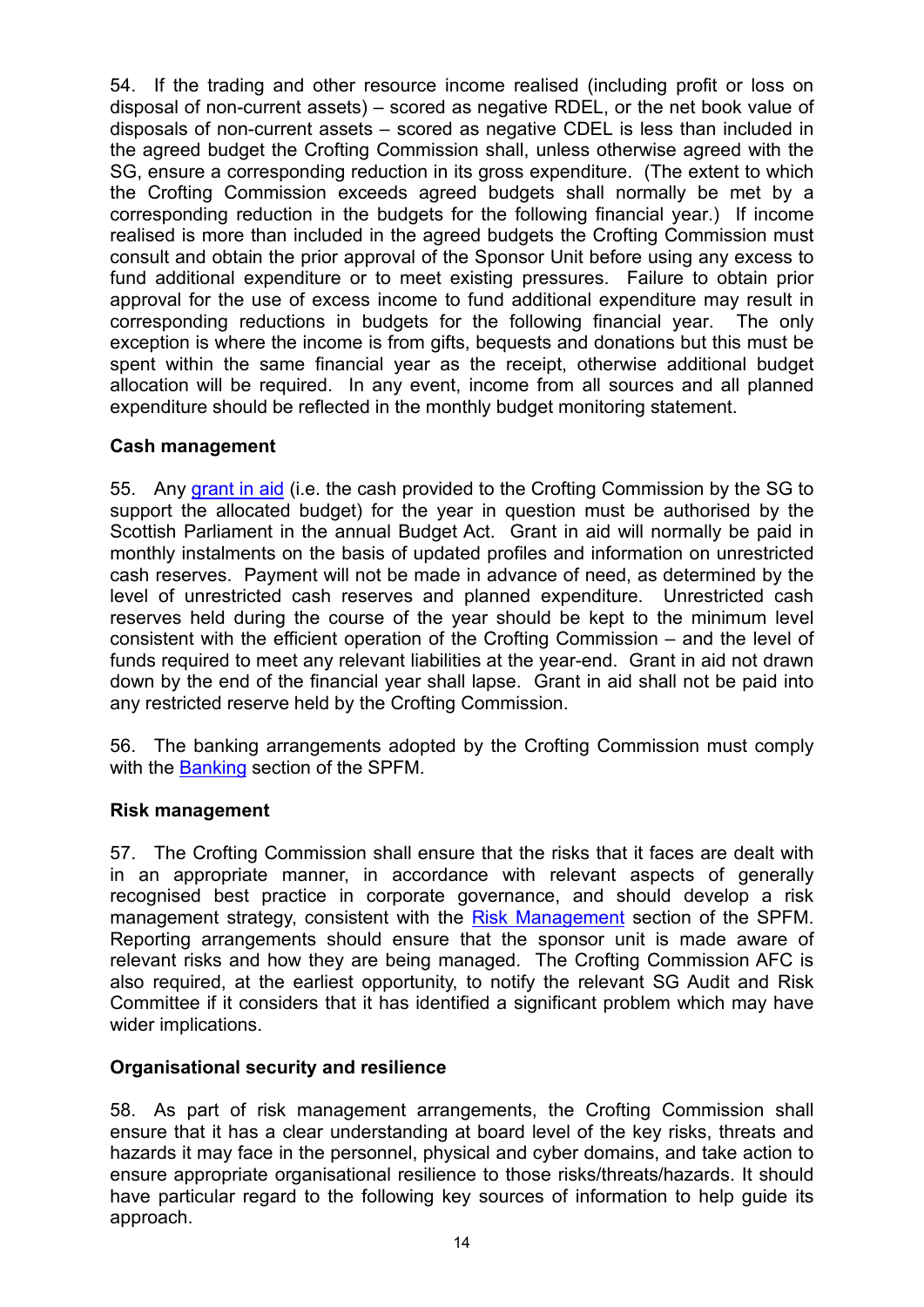[The Scottish Public Sector Action Plan on Cyber Resilience](https://beta.gov.scot/publications/cyber-resilience-strategy-scotland-public-sector-action-plan-2017-18/) [Having and Promoting Business Resilience \(part of the Preparing Scotland suite of](http://www.gov.scot/Publications/2013/12/8006/downloads)  [guidance](http://www.gov.scot/Publications/2013/12/8006/downloads)

#### **Fraud management**

59. The Crofting Commission should adopt and implement policies and practices to safeguard itself against fraud and theft, in accordance with the [Fraud](http://www.scotland.gov.uk/Topics/Government/Finance/spfm/fraud) section of the SPFM. Application of these processes must be monitored actively, supported by a fraud response plan and robust reporting arrangements. This includes the fraud response plan and robust reporting arrangements. establishment of avenues to report any suspicions of fraud. In addition, the Crofting Commission should take risk-based and proportionate steps to appraise the financial standing of any supplier or other body with which it intends to enter into a contract or to provide funding.

## **Performance management**

60. The Crofting Commission shall operate management information and accounting systems that enable it to review, in a timely and effective manner, its financial and non-financial performance against the strategic aims, objectives, targets and milestones set out in the corporate and business plans. The results of such reviews should be reported on a regular basis to the Crofting Commission board and copied to the sponsor unit of the SG.

61. The Crofting Commission shall take the initiative in informing the sponsor unit of changes in external conditions which make the achievement of objectives more or less difficult, or which may require a change to the budget or objectives set out in the corporate or business plans.

62. The Crofting Commission's performance in helping to deliver Ministers' policies, including the achievement of agreed key objectives, shall be reported to the sponsor unit on a regular basis. The SG shall assess the Crofting Commission's performance, proportionately, on a continuous basis and hold a formal review meeting at least twice a year. The responsible Cabinet Secretary / Scottish Minister shall meet the Crofting Commission convenor at least once a year.

63. The Crofting Commission's performance against key targets shall be reported in the Crofting Commission's annual report and accounts. Other forms of reporting performance to the public should also be considered.

## **Crofting Commission Staff Management**

#### *Broad responsibilities for NDPB staff*

64. The Crofting Commission can either use staff provided by the Scottish Ministers, or appoint its own employees. In any event, Crofting Commission shall have responsibility for the recruitment, retention and motivation of its staff, though for those provided by the Scottish Government, this will be within the structures and systems that apply to SG civil servants. The Crofting Commission's broad responsibilities toward its staff are to ensure that: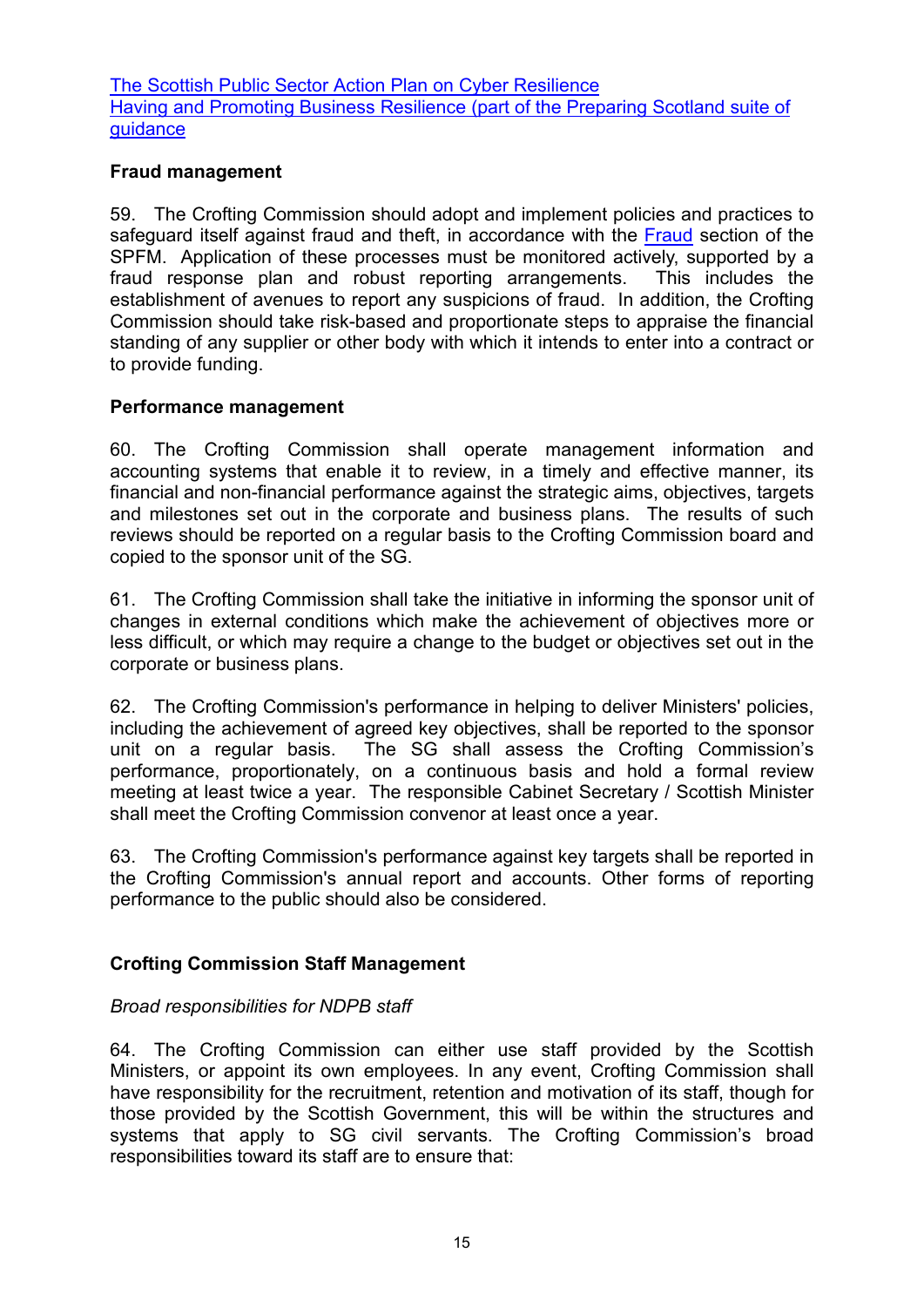- The recruitment of its staff is based on fair and open competition and equal opportunities. Personnel policies, practices and systems<sup>[1](#page-15-0)</sup> comply with employment and equalities legislation, and standards expected of public sector employers;
- The level and structure of its staffing, including grading and numbers of staff, is appropriate to its functions and the requirements of efficiency, effectiveness and economy (subject to the SG [Pay Policy for Staff Pay](http://www.gov.scot/Topics/Government/public-sector-pay/staff-pay)  [Remits\)](http://www.gov.scot/Topics/Government/public-sector-pay/staff-pay);
- The performance of its staff at all levels is managed effectively and efficiently; they are satisfactorily appraised; and the Crofting Commission's performance appraisal and promotion systems are reviewed from time to time;
- Its staff are encouraged to acquire the appropriate professional, management and other expertise necessary to achieve the Crofting Commission's objectives;
- Proper consultation with staff takes place on key issues affecting them;
- Adequate grievance and disciplinary procedures are in place;
- Effective Whistleblowing policy and procedures consistent with the Public Interest Disclosure Act 1998 are in place;
- A code of conduct for staff is in place based on the document *Model Code for Staff of Executive Non-Departmental Public Bodies*. Staff supplied to the Crofting Commission by the Scottish Government will be expected to follow the civil service code of conduct [\(Civil Service Code\)](http://saltire/my-workplace/conduct-and-discipline/standards-of-conduct/Pages/civil-service-code.aspx).

65. The Crofting Commission is responsible for determining the number of staff required and the most appropriate organisational structure to deliver its remit economically, efficiently and effectively within the resources available to it. However, any significant changes in staff numbers or organisational structure must be approved in advance by the sponsor unit.

66. The SG, acting on behalf of the Crofting Commission (CC), ensures payment of the salaries to the Scottish Government staff working within the CC; and will provide these salaries in the form of direct payments made by the CC, paid directly into the employee's bank account from the CC bank account.

# *Pay and conditions of service*

67. The Scottish Government staff provided to the Crofting Commission will retain the terms and conditions of Scottish Government staff.

68. For any staff employed directly by the Crofting Commission, it shall submit to the Scottish Government's Finance Directorate for approval (normally annually unless a multi-year deal has been agreed) a pay remit within the terms and conditions set out in the Scottish Government's Public Sector Pay Guidance and negotiate a pay settlement within the terms of the subsequently agreed remit.

<span id="page-15-0"></span> $<sup>1</sup>$  For as long as it remains the case that all Crofting Commission staff are provided by the Scottish</sup> Government, personnel policies, appraisal and promotion systems, grievance and disciplinary procedures and the staff code of conduct will be those of the Scottish Government.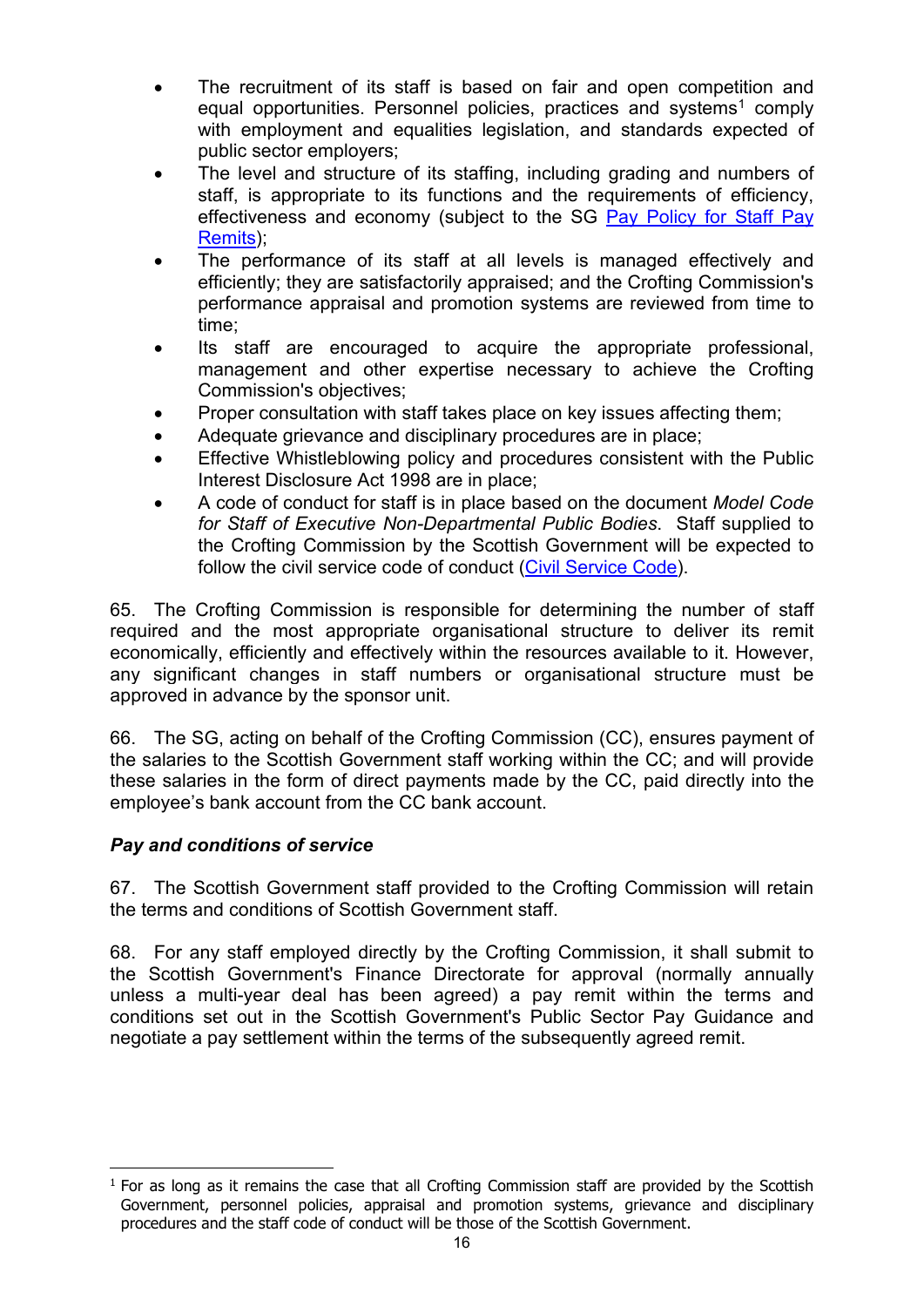69. Proposals on non-salary rewards must comply with the guidance in the Non-Salary Rewards section of the SPFM. The Crofting Commission shall comply with the EU directive on contract workers "Fixed Term Employees Regulations (Prevention of Less Favourable Treatment)."

# *Pensions, redundancy and compensation*

70. Scottish Government staff provided to the Crofting Commission will retain the same pension, redundancy and compensation rights as other Scottish Government staff.

71. Superannuation arrangements for staff directly employed by the Crofting Commission are subject to the approval of the sponsor unit. The Crofting Commission's directly employed staff shall normally be eligible for a pension provided by membership of the Principal Civil Service Pension Scheme (PCSPS).

72. Any proposal by the Crofting Commission to move from existing pension arrangements, or to pay any redundancy or compensation for loss of office, requires the prior approval of the SG. Proposals on compensation payments must comply with the [Severance, Early Retirement and Redundancy Terms](http://www.scotland.gov.uk/Topics/Government/Finance/spfm/severanceetcterms) section of the SPFM. This includes referral to the SG of any proposed compensation payment being considered for an individual out with any existing approved scheme and before the individual is approached and any offer made either orally or in writing.

# **Asset and property management**

73. The Crofting Commission shall maintain an accurate and up-to-date record of its current and non-current assets consistent with the Property: Acquisition, Disposal [& Management](http://www.scotland.gov.uk/Topics/Government/Finance/spfm/PropertyManagement) section of the SPFM. Non-current assets should be disposed of in accordance with the SPFM. The SG's Property Division should be consulted about relevant proposed disposals of property that the Crofting Commission holds for operational purposes (rather than investment) at the earliest opportunity so it may be advertised internally. An [Internal Advertisement](http://www.scotland.gov.uk/Topics/Government/Finance/spfm/PropertyManagement/InternalAdvertisement) form must be completed and submitted at least 1 month prior to property being advertised on the open market. Any proposal to acquire land, buildings or other rights in property should comply with the SPFM. The Crofting Commission is also subject to the [SG Asset Management](http://www.scotland.gov.uk/Publications/2009/02/26142659/1)  [Policy,](http://www.scotland.gov.uk/Publications/2009/02/26142659/1) including the requirement for acquisition of a new lease, continuation of an existing lease, decision not to exercise a break option in a lease or purchase of property for accommodation / operational purposes to be approved in advance by Scottish Ministers. The Property Controls Team should be consulted as early as possible in this process. Information concerning the Crofting Commission should be accurately recorded and updated as necessary by the Crofting Commission on the Cabinet Office [electronic Property Information Mapping System](http://www.ogc.gov.uk/electronic_property_information_mapping_service.asp) (e-PIMS).

# **Delegated authorities**

74. The Crofting Commission's specific delegated financial authorities - as agreed in consultation between the Crofting Commission and the SG - are set out in the attached **Appendix**. The Crofting Commission shall obtain the SG's prior written approval before entering into any undertaking to incur any expenditure that falls outside these delegations. The Crofting Commission shall also comply with any requirements for prior SG approval included in the SPFM and/or this document. Prior SG approval must always be obtained before incurring expenditure for any purpose that is or might be considered novel, contentious or repercussive or which has or could have significant future cost implications.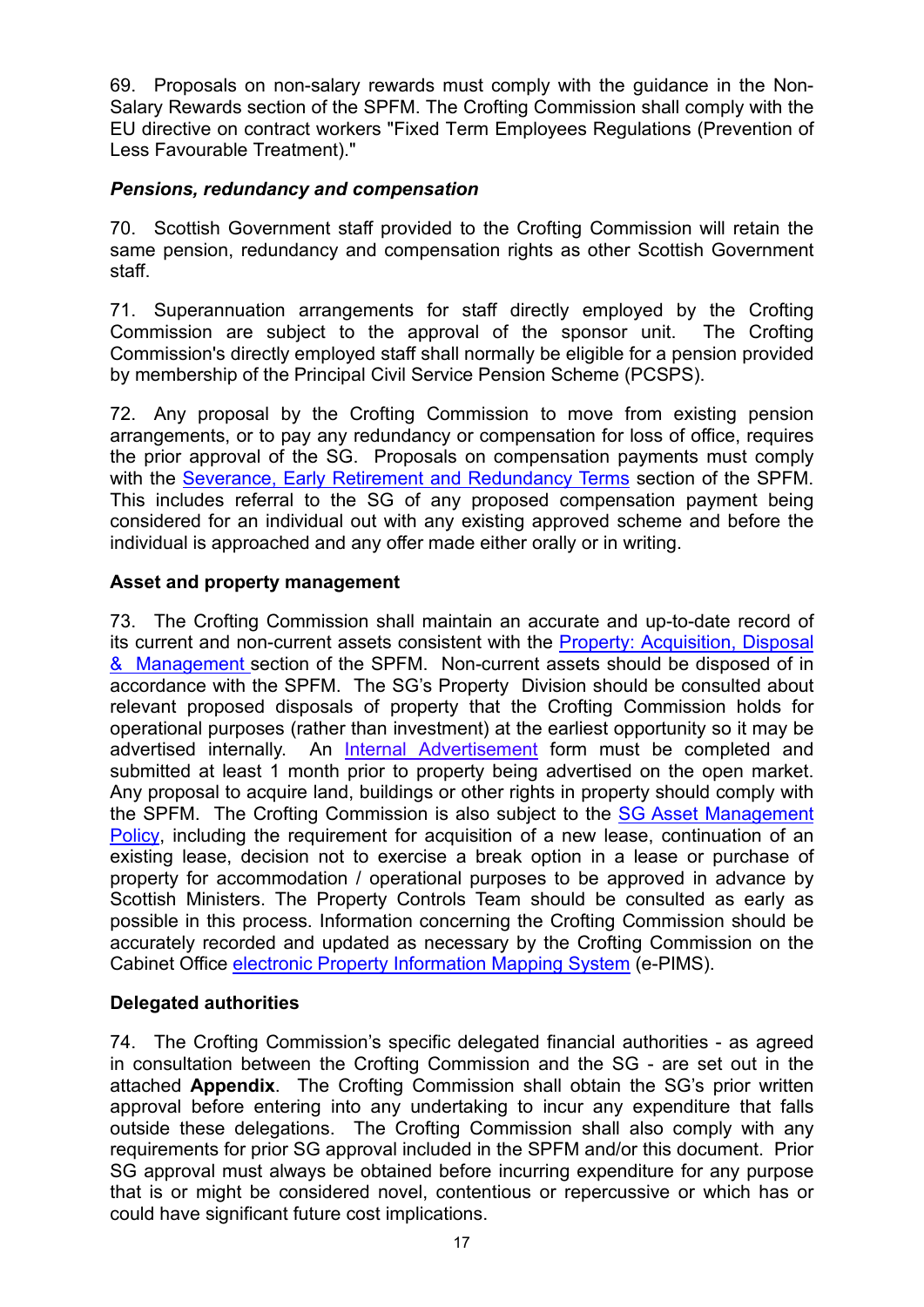#### **Income generation**

75. The Crofting Commission shall seek to optimise income – grant in aid does not qualify as income - from all sources, including from the [European Union,](http://www.scotland.gov.uk/Topics/Government/Finance/spfm/eufunding#a9) and ensure that the SG is kept informed. Proposals for new sources of income or methods of fundraising must be approved by the SG. Fees or charges for any services supplied by the Crofting Commission shall be determined in accordance with the [Fees &](http://www.scotland.gov.uk/Topics/Government/Finance/spfm/feescharges)  [Charges](http://www.scotland.gov.uk/Topics/Government/Finance/spfm/feescharges) section of the SPFM.

76. Gifts, bequests or donations received by the Crofting Commission score as income and should be provided for in the agreed resource DEL and capital DEL budgets, updated as necessary in consultation with the SG. However, the Crofting Commission should be able to demonstrate that expenditure funded by gifts etc is additional to expenditure normally supported by grant in aid (i.e. SG core funding) or by trading and other income. Before accepting such gifts etc the Crofting Commission shall consider if there are any associated costs in doing so or any conflicts of interests arising. The Crofting Commission shall keep a written record of any such gifts etc and what happened to them.

#### **Financial investments**

77. Unless covered by a specific delegated authority the Crofting Commission shall not make any financial investments without the prior approval of the SG. That would include equity shares in ventures which further the objectives of the Crofting Commission. The Crofting Commission shall not invest in any venture of a speculative nature.

## **Borrowing**

78. Borrowing cannot be used to increase the Crofting Commission's spending power. All borrowing by the Crofting Commission – excluding agreed overdrafts shall be from the Scottish Ministers in accordance with guidance in the Borrowing, [Lending & Investment](http://www.scotland.gov.uk/Topics/Government/Finance/spfm/borrowingetc) section of the SPFM.

#### **Lease arrangements**

79. Unless covered by a specific delegated authority the Crofting Commission shall not enter into any finance, property or accommodation related lease arrangement – including the extension of an existing lease or the non-exercise of a tenant's lease break – without the SG's prior approval. Before entering/ continuing such arrangements the Crofting Commission must be able to demonstrate that the lease offers better value for money than purchase and that all options of sharing existing public sector space have been explored. Non-property/ accommodation related operating leases are subject to a specific delegated authority. The Crofting Commission must have capital DEL provision for finance leases and other transactions which are in substance borrowing.

## **Tax arrangements**

80. Non-standard tax management arrangements should always be regarded as novel and/or contentious and must therefore be approved in advance by the SG. Relevant guidance is provided in the [Tax Planning and Tax Avoidance](http://www.scotland.gov.uk/Topics/Government/Finance/spfm/taxavoidance) section of the SPFM. The Crofting Commission must comply with all relevant rules on taxation, including VAT. All individuals who would qualify as employees for tax purposes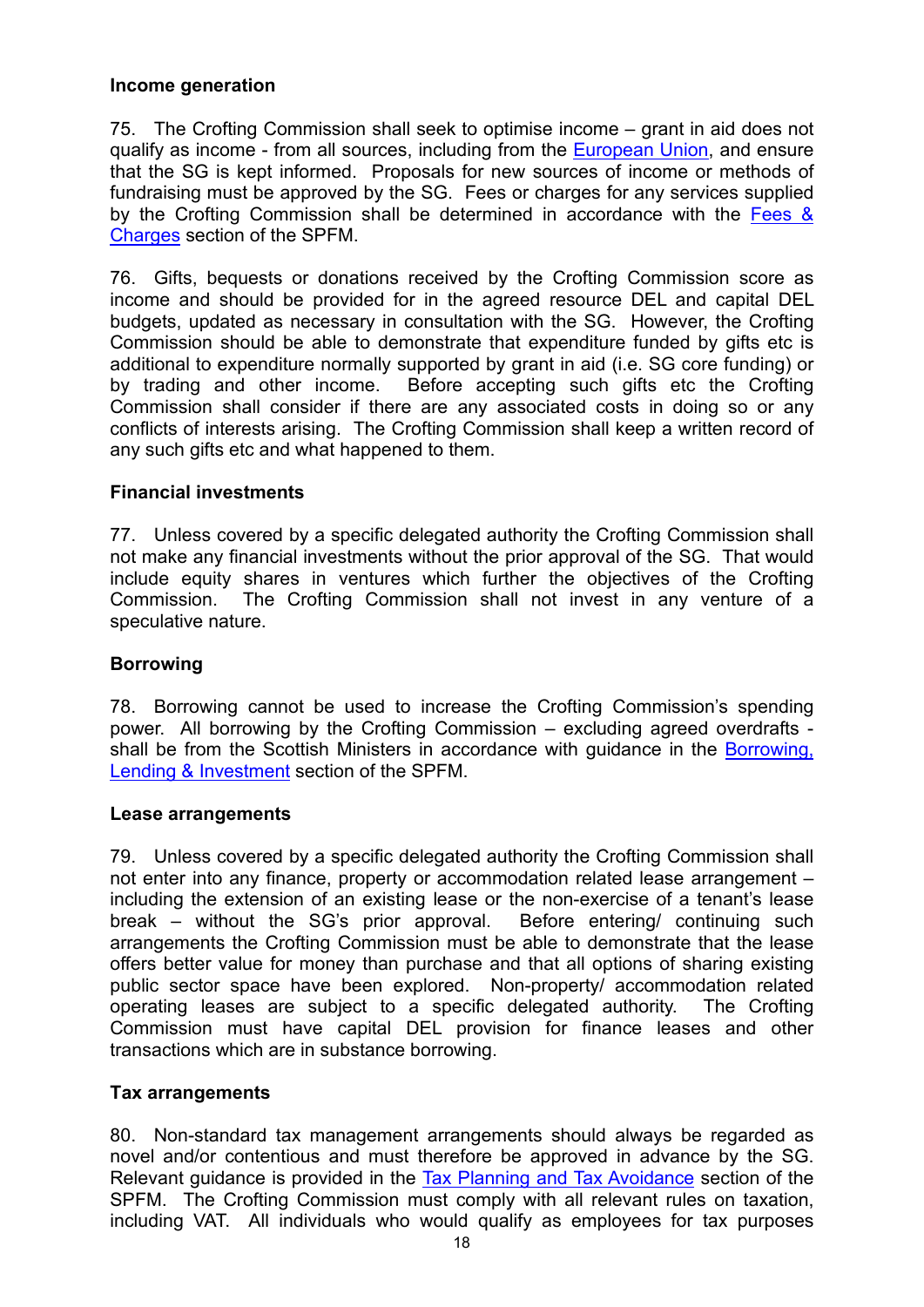should be paid through the payroll system with tax deducted at source. It is the responsibility of the Crofting Commission to observe VAT legislation and recover input tax where it is entitled to do so. The implications of VAT in relation to procurement and shared services should be considered at an early stage to ensure that financial efficiency is achieved. The Crofting Commission must also ensure that it accounts properly for any output tax on sales or disposals.

# **Lending and guarantees**

81. Any lending by the Crofting Commission must adhere to the guidance in the [Borrowing, Lending & Investment](http://www.scotland.gov.uk/Topics/Government/Finance/spfm/borrowingetc) section of the SPFM on undertaking due diligence and seeking to establish a security. Unless covered by a specific delegated limit the Crofting Commission shall not, without the SG's prior approval, lend money, charge any asset, give any guarantee or indemnity or letter of comfort, or incur any other contingent liability (as defined in the [Contingent Liabilities](http://www.scotland.gov.uk/Topics/Government/Finance/spfm/contingentliabs) section of the SPFM), whether or not in a legally binding form. Guarantees, indemnities and letters of comfort of a standard type given in the normal course of business are excluded from this requirement.

# **Third party grants**

82. Unless covered by a specific delegated authority the Crofting Commission shall not, without the SG's prior agreement, provide grant funding to a third party. Such funding would be subject to the guidance in the [State Aid](http://www.scotland.gov.uk/Topics/Government/Finance/spfm/stateaidrules) section of the SPFM. Guidance on a framework for the control of third party grants is provided as an [annex](http://www.scotland.gov.uk/Topics/Government/Finance/spfm/grantsannex#top) to the Grant & Grant in Aid section of the SPFM.

#### **Impairments, provisions and write-offs**

83. Assets should be recorded on the balance sheet at the appropriate valuation basis in accordance with the FReM. Where an asset – and that includes investments – suffers impairment it is important that the prospective impairment and background is communicated to the SG at the earliest possible point in the financial year to determine the implications for the Crofting Commission's budget. Similarly any significant movement in existing provisions or the creation of new provisions should be discussed in advance with the SG. Write-off of bad debt and/or losses scores against the Crofting Commission's resource DEL budget classification and is subject to a specific delegated limit.

#### **Insurance**

84. The Crofting Commission is subject to the SG policy of self-insurance. Commercial insurance must however be taken out where there is a legal requirement to do so and may also be taken out in the circumstances described in the [Insurance](http://www.scotland.gov.uk/Topics/Government/Finance/spfm/insurance) section of the SPFM - where required with the prior approval of the SG. In the event of uninsured losses being incurred the SG shall consider, on a case by case basis, whether or not it should make any additional resources available to the Crofting Commission. The SG will provide the Crofting Commission with a Certificate of Exemption for Employer's Liability Insurance.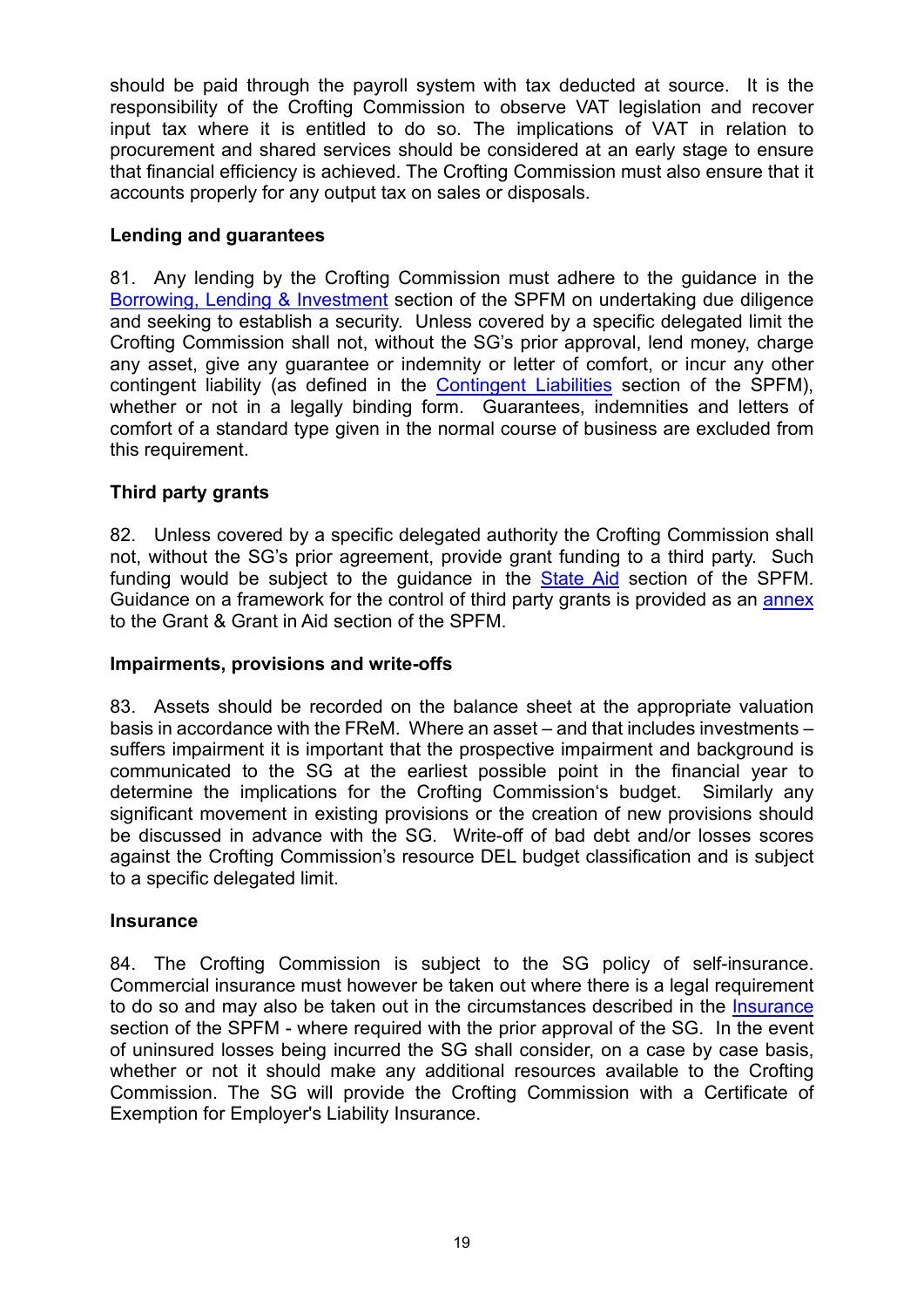#### **Procurement and payment**

85. The Crofting Commission's procurement policies shall reflect relevant guidance in the [Procurement](http://www.scotland.gov.uk/Topics/Government/Finance/spfm/procure) section of the SPFM and relevant guidance issued by the SG's Procurement and Commercial Directorate. Procurement should be undertaken by appropriately trained and authorised staff and treated as a key component of achieving the Crofting Commission's objectives consistent with the principles of [Best](http://www.scotland.gov.uk/Topics/Government/Finance/spfm/BestValue)  [Value,](http://www.scotland.gov.uk/Topics/Government/Finance/spfm/BestValue) the highest professional standards and any legal requirements. All external contracts over the value of £100,000 or any proposal to award a contract without competition (non-competitive action) over the value of £10,000 must be approved in advance by the SG, in line with the Crofting Commission's "Specific Delegated Financial Authorities" detailed in paragraph 73 of this document, and the attached Appendix.

86. Any major investment programmes or projects undertaken by the Crofting Commission shall be subject to the guidance in the [Major Investment Projects](http://www.scotland.gov.uk/Topics/Government/Finance/spfm/majinvest) section of the SPFM [and is also subject to a specific delegated authority]. The sponsor unit must be kept informed of progress on such programmes and projects and Ministers must be alerted to any developments that could undermine their viability. ICT investment plans must be reported to the SG's Office of the Chief Information Officer.

87. The Crofting Commission shall pay all matured and properly authorised invoices relating to transactions with suppliers in accordance with the [Expenditure and](http://www.scotland.gov.uk/Topics/Government/Finance/spfm/payments)  [Payments](http://www.scotland.gov.uk/Topics/Government/Finance/spfm/payments) section of the SPFM, and in doing so shall seek wherever possible and appropriate to meet the SG's target for the payment of invoices within 10 working days of their receipt.

## **Gifts made, special payments and losses**

88. Unless covered by a specific delegated authority the Crofting Commission shall not, without the SG's prior approval, make gifts or special payments or write-off of losses. Special payments and losses are subject the guidance in the **Losses and** [Special Payments](http://www.scotland.gov.uk/Topics/Government/Finance/spfm/lossesetc) section of the SPFM. Gifts by management to staff are subject to the guidance in the [Non-Salary Rewards](http://www.scotland.gov.uk/Topics/Government/Finance/spfm/nonsalrewards) section of the SPFM.

## **Clawback**

89. Where the Crofting Commission has financed expenditure on assets by a third party, the Crofting Commission shall make appropriate arrangements to ensure that any such assets above an agreed value are not disposed of by the third party without the Crofting Commission's prior consent. The Crofting Commission shall put in place arrangements sufficient to secure the repayment of its due share of the proceeds - or an appropriate proportion of them if the Crofting Commission contributed less than the whole cost of acquisition or improvement. The Crofting Commission shall also ensure that if assets financed by the Crofting Commission cease to be used by the third party for the intended purpose an appropriate proportion of the value of the asset shall be repaid to the Crofting Commission.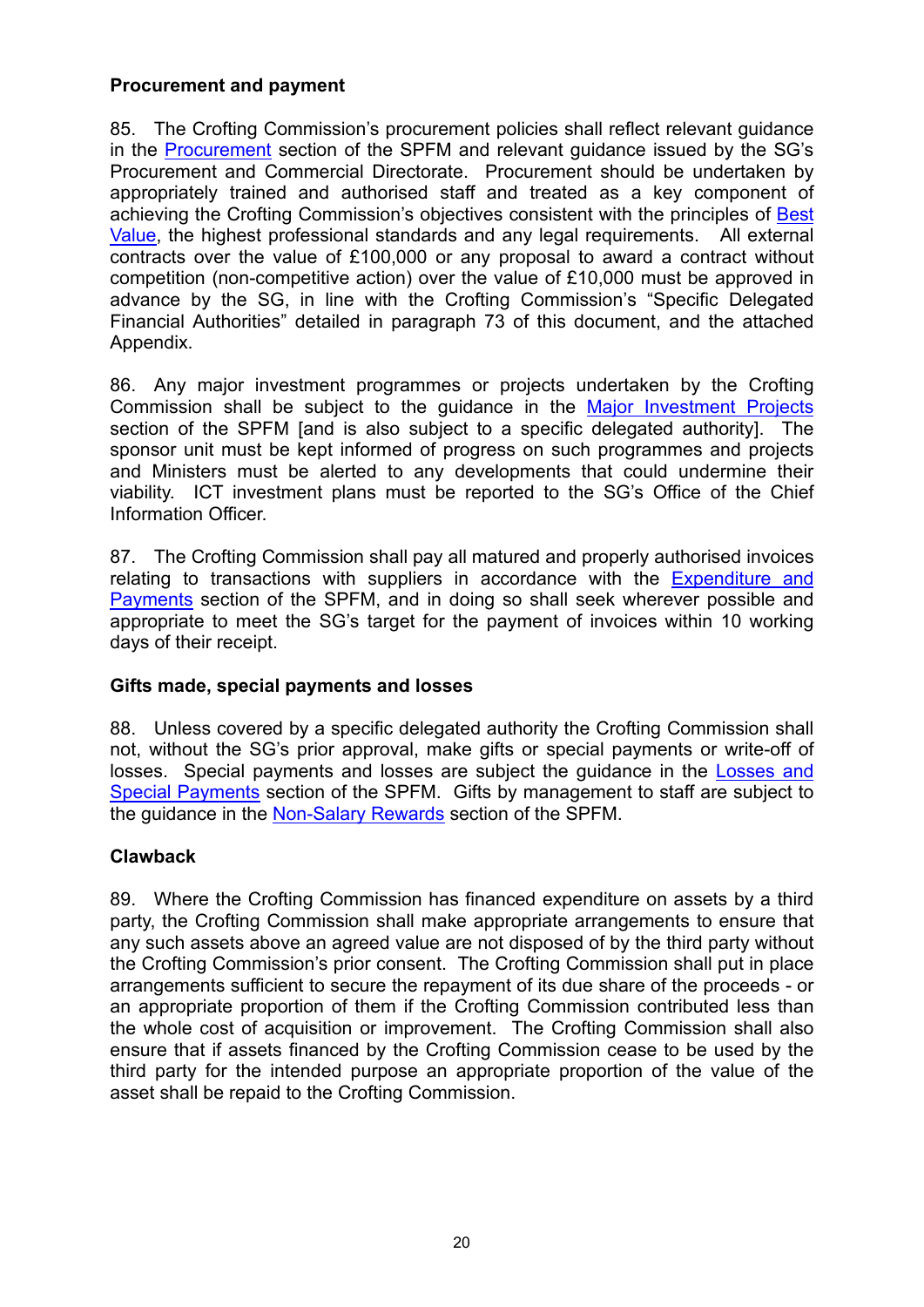#### 90. **State Aid**

State aid is a European Commission term which refers to forms of public assistance, given to undertakings on a discretionary basis, which has the potential to distort competition and affect trade between Member States of the European Union. Any activity that the Crofting Commission undertakes itself, or funds other bodies to undertake, that can be offered on a commercial market for goods and services is subject to state aid rules. A state aid assessment is therefore required prior to disbursing any funding and would be subject to the guidance in the state aid section of the SPFM.

#### **Board expenses**

91. Remuneration, allowances and expenses paid to board members must comply with the SG [Pay Policy for Senior Appointments](http://www.gov.scot/Topics/Government/public-sector-pay/senior-appointment-pay) and any specific quidance on such matters issued by the Scottish Ministers.

Bill Barn

- Signed: Bill Barron Chief Executive Crofting Commission
- Date: 25 January 2022